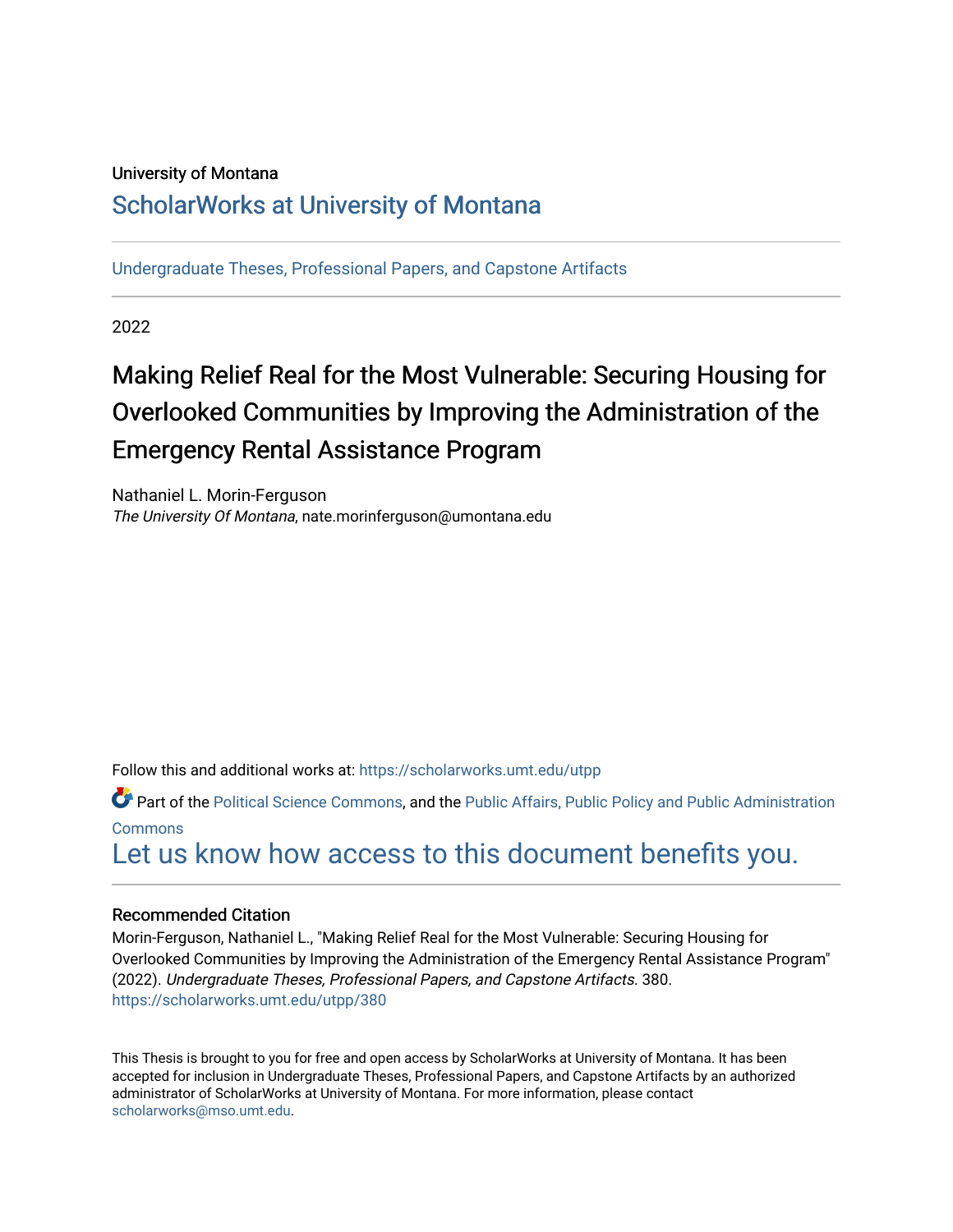# **Making Relief Real for the Most Vulnerable: Securing Housing for Overlooked Communities by Improving the Administration of the Emergency Rental Assistance Program**

Senior Capstone Project for Nathaniel Morin-Ferguson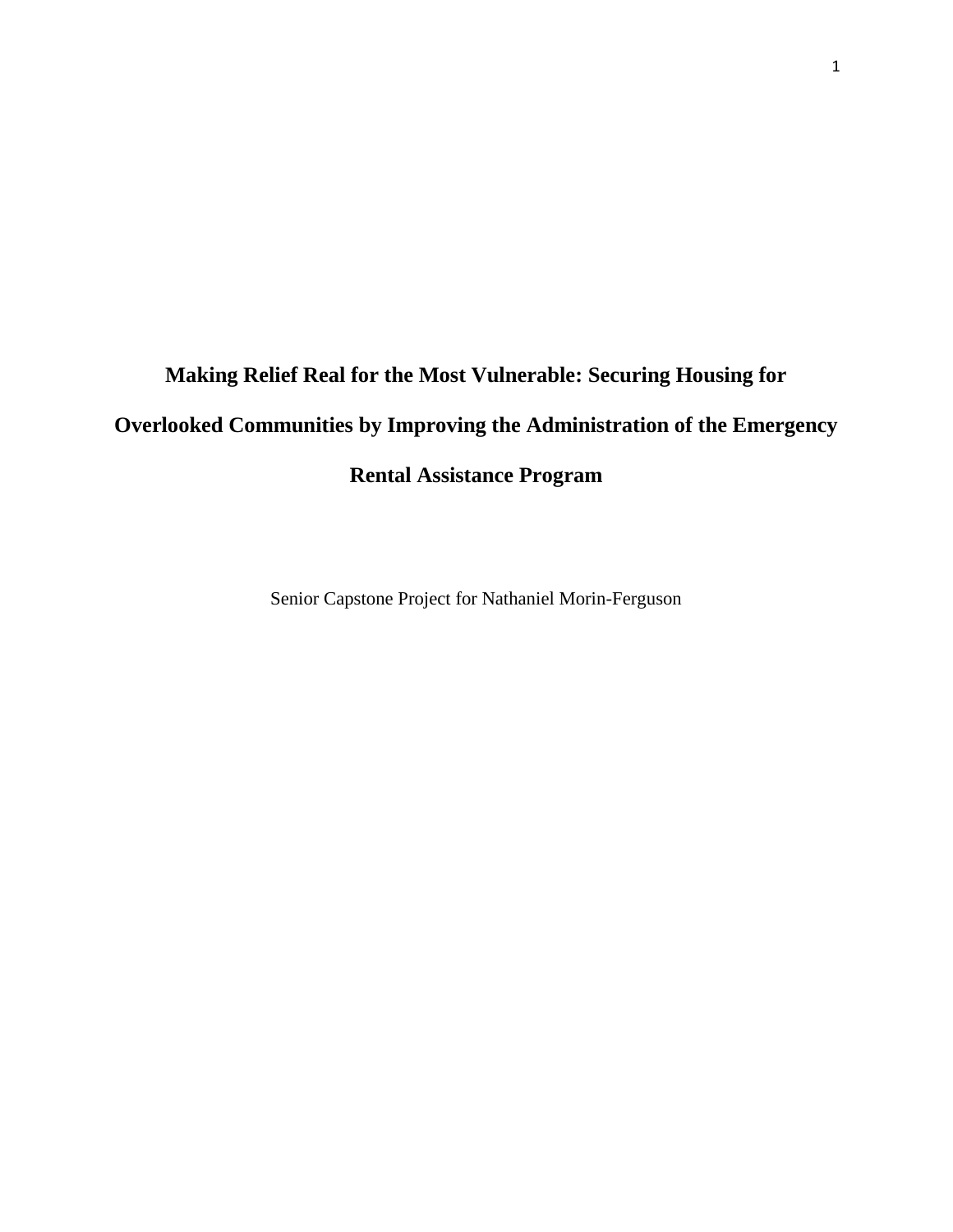I started this project before I knew that it would become the subject for my senior capstone through the Davidson Honors College at the University of Montana. It came about through my experiences as a volunteer with the Butte Salvation Army and my attempts to navigate clients through the Emergency Rental Assistance Program. In the summer of 2020, I volunteered at my local branch of the Salvation Army. The COVID-19 pandemic was raging, and the Salvation Army needed all the help they could get. As the new year rolled around, they offered to hire me as a part-time "Program Coordinator." My primary responsibility was to walk clients through the application process of the new Emergency Rental Assistance Program (ERAP). The program used designated funding from the American Rescue Plan Act (ARPA) and was designed to cover the rent and utility costs of people who were experiencing financial hardships due to COVID. The program was a mess, and those of us working within the program struggled mightily to secure assistance for the applicants that it was designed to help. During the summer before my senior year at the University of Montana, I decided that improvements needed to be made, and that they *could* be made. I designated this crusade as my senior capstone project and set about doing what I could.

The purpose of this paper is to summarize my experiences with the ERA Program as well as my efforts to bring about changes that would improve its ability to distribute relief to its intended populations. The majority of work for this project was done through my roll with the Salvation Army, where I continue to assist the disadvantaged. I begin this paper with a description of the ERA Program. I lay out the details of its inception, roll out, and the guidelines of the program so that the reader has a base understanding of the legislation. Following this are brief profiles on real members of the Butte community who came into the Salvation Army looking for assistance and who I worked with personally. Their names have been changed in the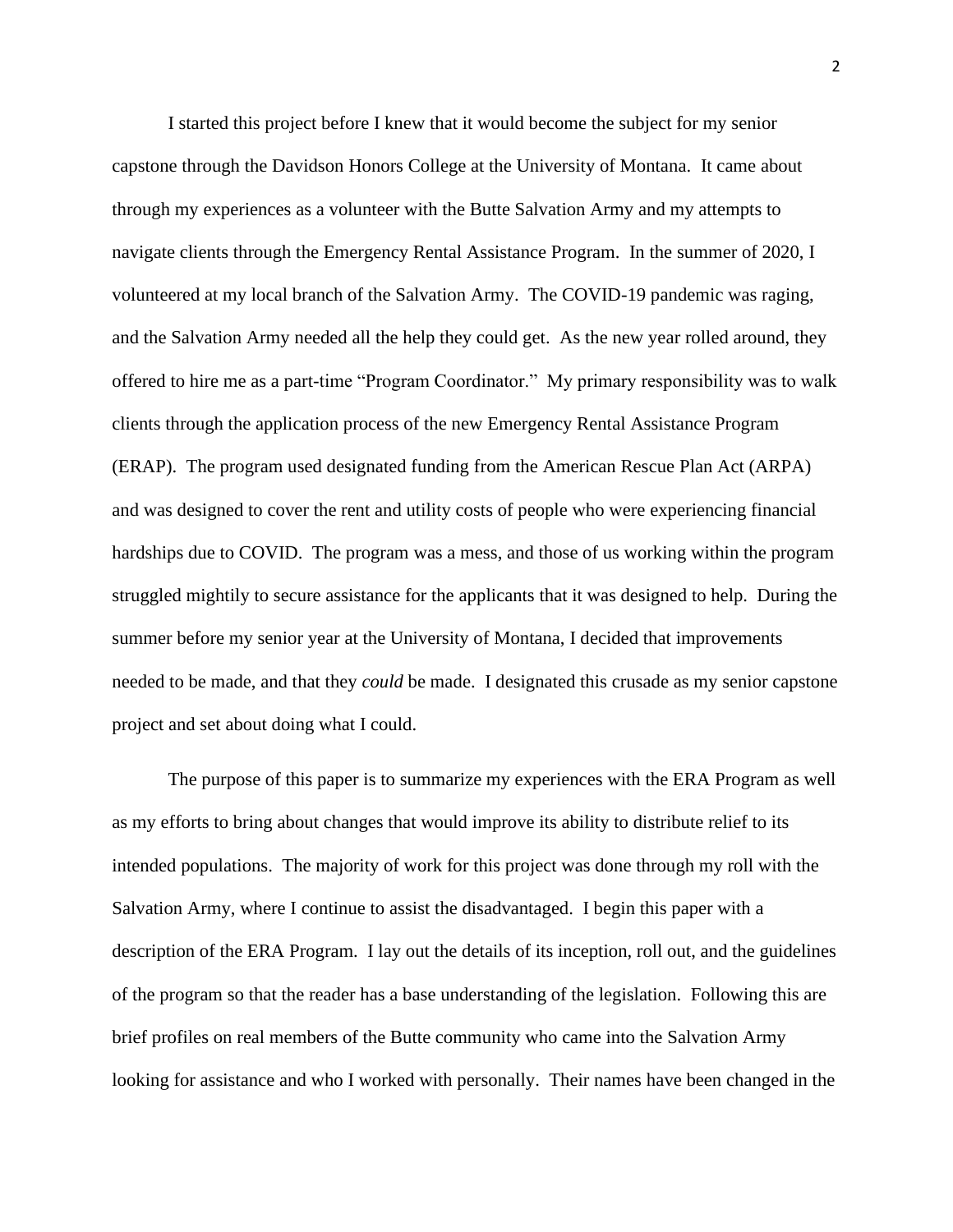interest of privacy. I chose to include these profiles because I think it is important to understand that real people with amazing stories are attempting to navigate this program. They are not meant to be histrionic, but rather serve as illustrative examples of different ways in which the program failed to meet its objectives. There are only a few included in this paper, but I worked with dozens of applicants with similar circumstances. After the applicant profiles, I explain the major issues with the program and the ways I went about addressing these issues. Almost all of this information was gathered through my own experience, as well as from conversations with people in similar proxy rolls around the state. In order to improve the program, I met with several State Representatives who played key roles in implementing the program and monitoring its progress. I presented them with detailed notes and suggestions, and they presented those suggestions to State and Federal committees. Eventually, several of my suggestions actually came to be implemented.

I started this project because I care deeply about my community, and I was passionate about the work I was doing within it. I would have embarked on this journey regardless of my responsibilities to submit a senior capstone project. As it happened, I am very proud and immensely honored to be able to utilize this opportunity to document real change and significant improvement to a major state-wide program.

#### **Overview of the Emergency Rental Assistance Program**

In response to the economic devastation caused by the COVID-19 pandemic, the United States Federal Government established the Federal Consolidated Appropriations Act (ERA1), and the American Rescue Plan Act (ERA2). The legislation was intended to provide emergency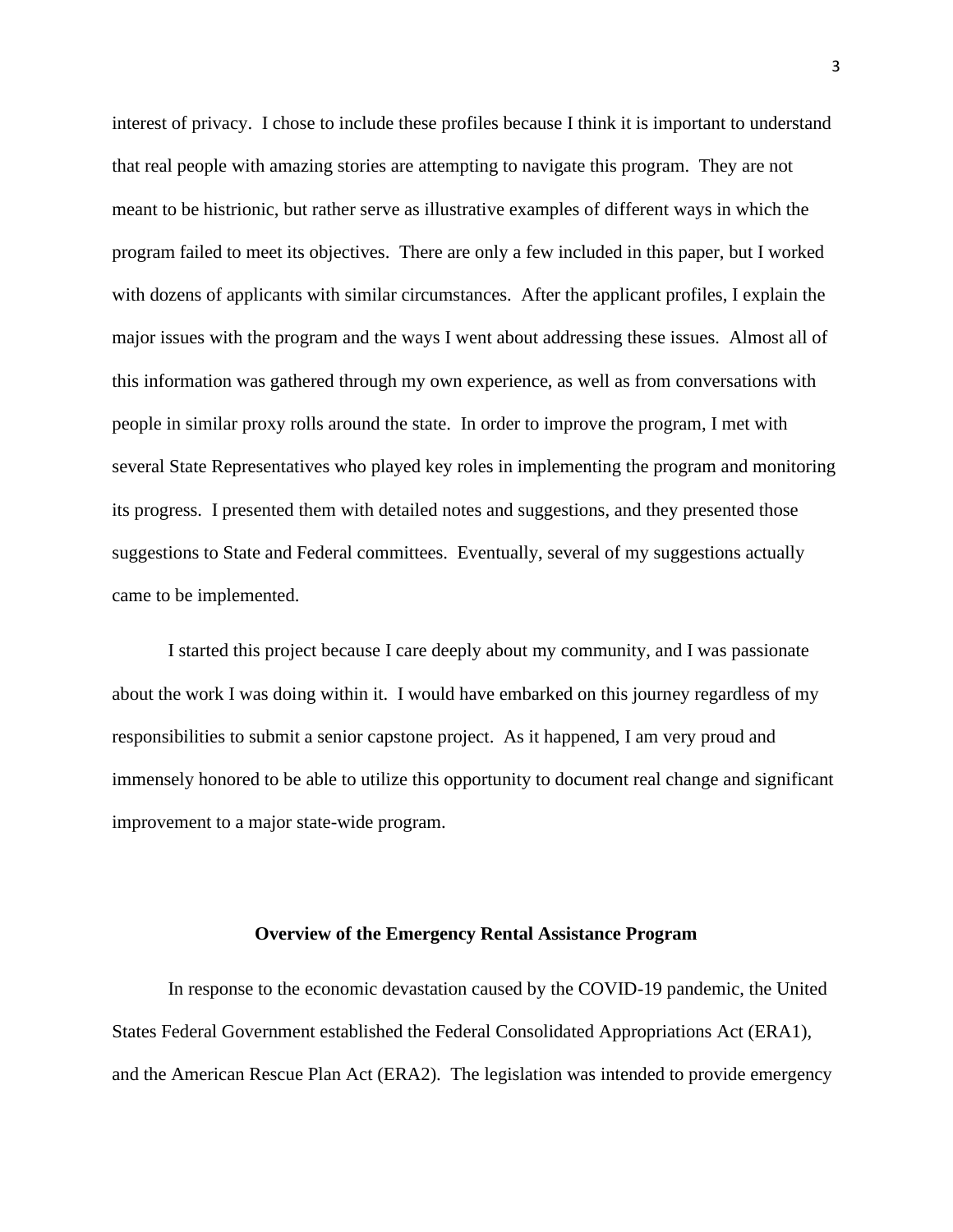funding to every household that included past and future rental and utilities assistance. They were designed to be able to provide relief from basic costs like rent, power, and internet for up to eighteen months, three months at a time. Funds were appropriated to the Montana Department of Housing through the Department of Commerce by the 67<sup>th</sup> Montana Legislature via House Bill 3, House Bill 630, and House Bill 632. The House Bills created the Economic Transformation and Stabilization and Workforce Development Commission to oversee the development of a state program through which rental assistance could be distributed. This new program, which initially allocated \$17 million specifically for rental assistance, became known as the Montana Emergency Rental Assistance Program (ERAP). The specifics of the program can be found at montana.gov, the state's ARPA website that includes the Department of Commerce's outline of the ERA Program.

In order to qualify to receive the emergency rental and utility relief, households had to meet two criteria. First, the household had to have experienced a financial hardship due directly or indirectly to, or during the COVID-19 pandemic. This first criterion was a significant change from the previous Coronavirus Aid, Relief, and Economic Security Act (CARES Act), which required all financial hardships to be a direct result of COVID-19. By allowing the financial hardship to be indirectly related to the pandemic, the program was able to assist just about anyone who experienced hardship during the pandemic. A financial hardship could be proven in four ways:

- 1. The household experienced a reduction of income.
- 2. The household incurred significant costs.
- 3. Someone in the household qualified for unemployment benefits.
- 4. The household experienced other financial hardship.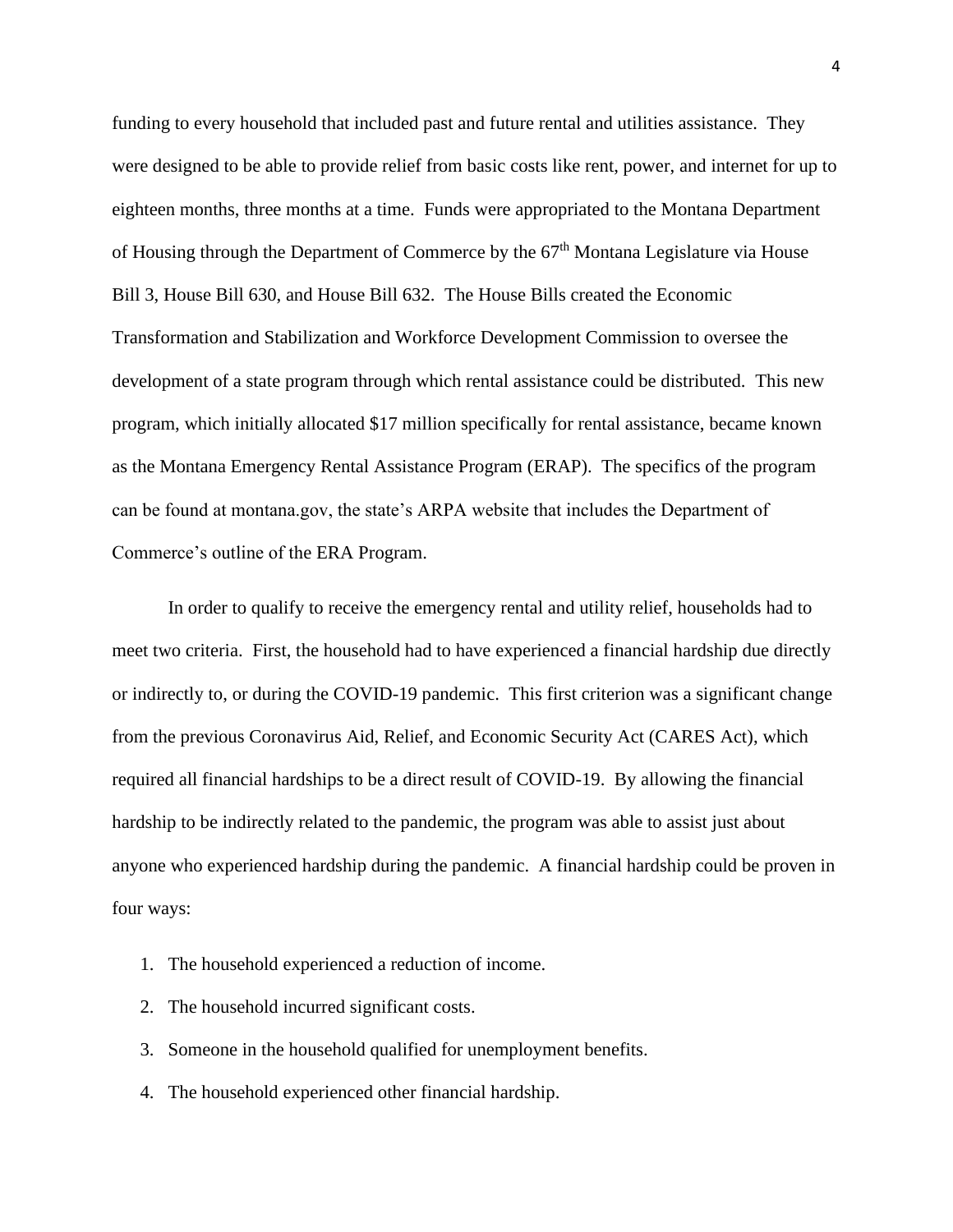The language "experienced other financial hardship" was initially interpreted to include such things as credit card debt incurred from paying for basic needs, becoming behind on power and water bills, becoming behind or late on rent, or receiving a federal benefit of any kind (Social Security Insurance (SSI) or Social Security Disability Insurance (SSDI)). As the program got underway, the people employed by the State as "reviewers" began to accept an applicant being late with or behind on rent as the only legitimate reason for a financial hardship.

Second, to qualify for the program a household's income had to be at or below 80% of the Area Median Income (AMI). The State provided a calculator online for households to check if it was at or below the 80% mark. For a general reference, a single person household had to make less than \$33,000 to be at or below 80% of the AMI.

The documents that could be used to verify a household's income, for all members, included:

- 2020/2021 tax return (preferred documentation).
- Two months of pay stubs immediately prior to application.
- SSI or SSDI benefit statement.
- Temporary Assistance for Needy Families (TANF) Statement.
- Unemployment Benefit Statement.

Zero income could be self-certified by the household. To begin the process, an applicant had to complete an online application. To do that, both the renter and landlord had to create a State of Montana Okta account. An Okta account was the State's secure online platform into which a landlord and renter/tenet would input his or her information. After completing the eight-page application, a tenet/renter had to submit the following documents: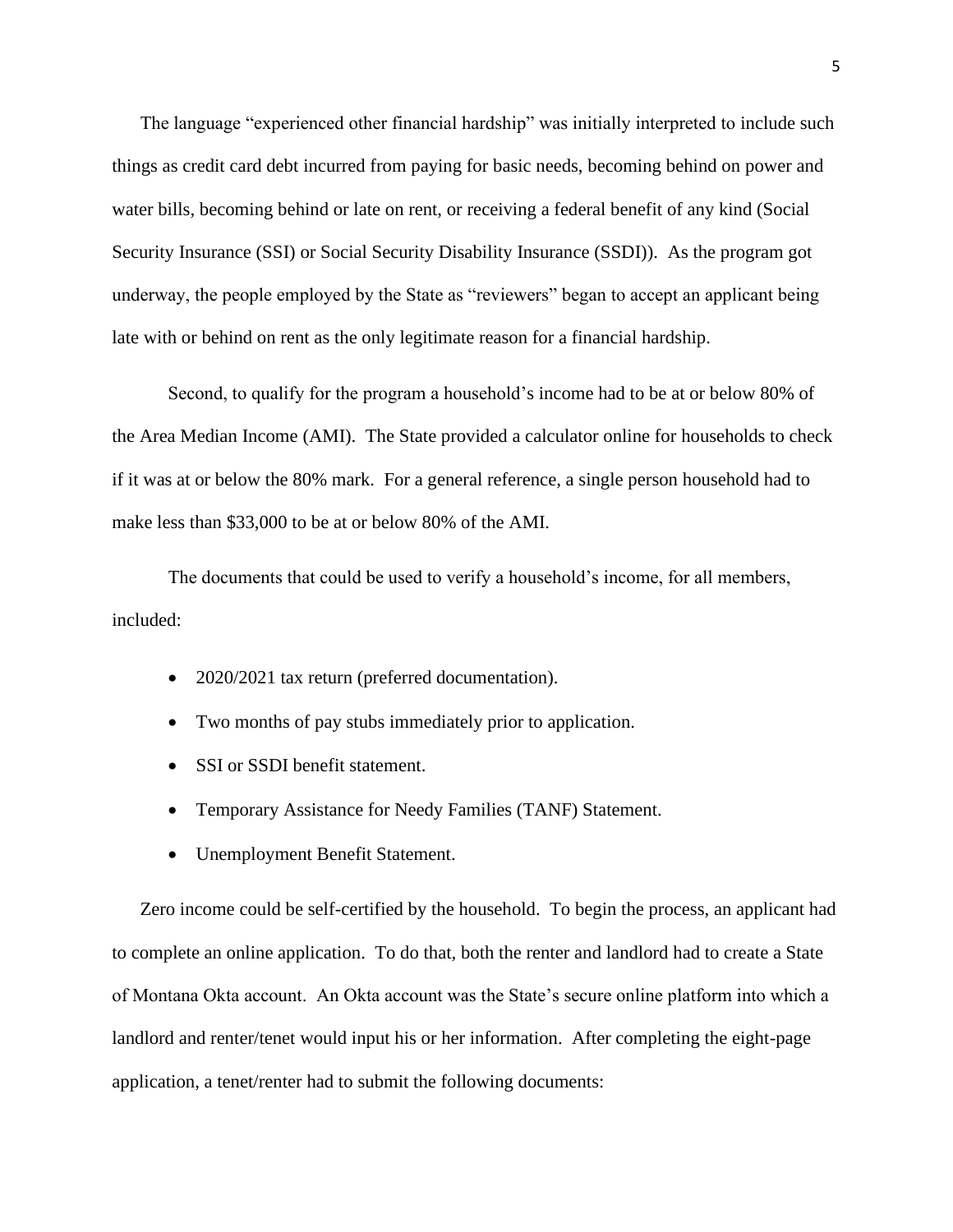- A Rental Agreement
- Late rent notice/ past due notice/ eviction notice
- Past due utility or shut off notice
- Documentation of unsafe or unhealthy living conditions
- Proof of income (if have income)
- Landlord contact information

The landlord had to submit online a W-9 tax form and a landlord verification form. Both the landlord and the renter/tenet had to be able to complete this application and submit the required documents through the State of Montana online portal. If the online application process proved to be beyond the resources or abilities of the renter/tenet and/or the landlord, either one could seek assistance from a "Proxy." Proxies were supposed to be set up around the state to be able to meet with and assist renters or landlords either by phone or in person. The ERA Program is currently scheduled to run until September 30, 2022.

#### **Real Help**

To be clear, this program has been a blessing to many residents of Montana. It has dispersed real and urgently needed relief. The amount of money was tailored to an established rental amount as well as to back rent, late fees, and power bills. The program did not pay half of a person's rent, or only rent going forward, but paid the full cost of rent, power bills, and back rent as far back as April 2020. Once people got qualified for the program, they saw real money that kept them housed and warm.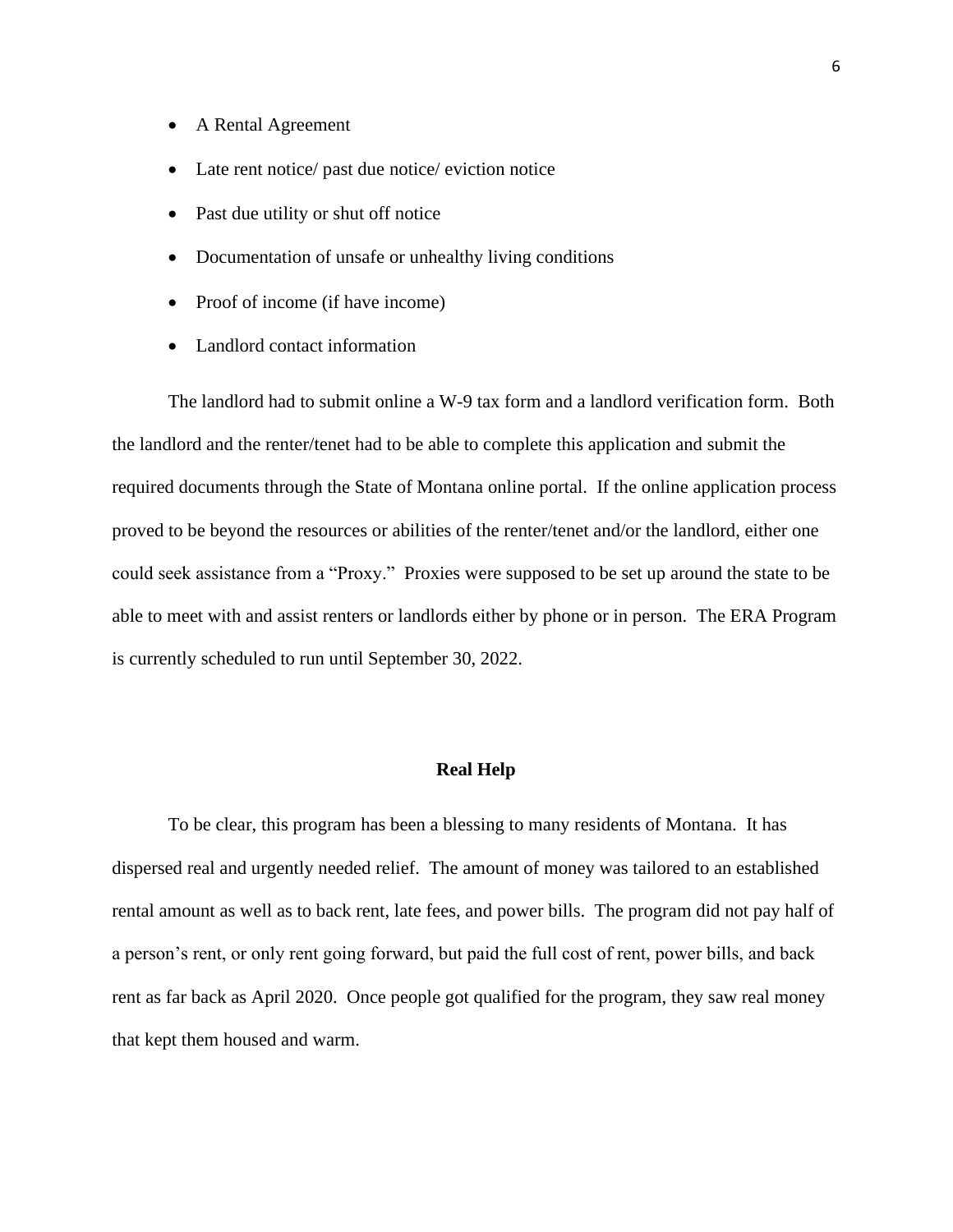The program was also able to provide housing for some of Butte's un-housed populations. I had the privilege of helping numerous people get qualified for assistance who were first time renters, coming off of other people's couches, out of shelters, or off the street. Everyone who applied and qualified for the program was able to remain in their home while unable to work because of COVID, sick because of COVID, or in some sort of work or social transition. Those who had been struggling financially during the pandemic lockdowns, or because of their own illnesses or other work stoppages, got a financial breather and could do things like make car payments instead.

Tricia H's story is a good example of the program working as it should and providing a Butte resident with life-saving assistance. Tricia is a single mother of two boys, each with significant disabilities that prevent her from working full time. During the pandemic, Tricia and her boys were abandoned by the father of the boys. Tricia's youngest son has cerebral palsy and around this time he contracted the Delta variant and remains gravely ill. He was hospitalized in Missoula for several weeks and still requires frequent appointments in both Missoula and Butte. Because of the father's abandonment and the increased medical costs, Tricia became unable to pay her rent and also feed her boys. She came into the Salvation Army looking for any general help. She had not heard about the State ERA Program, nor did she have the time to gather all the required documents or figure out the online website. The Salvation Army assisted her with these things, and she was able to submit an application quickly. Tricia received relief funds that covered the next three months of rent and utilities as well as the previous two months, which she was behind on. Later, she was able to renew her application for relief for another three months.

Tricia H. is an encouraging example of real and urgent relief made possible by the ERA Program. There are many others like Tricia, but unfortunately, the program largely fell short of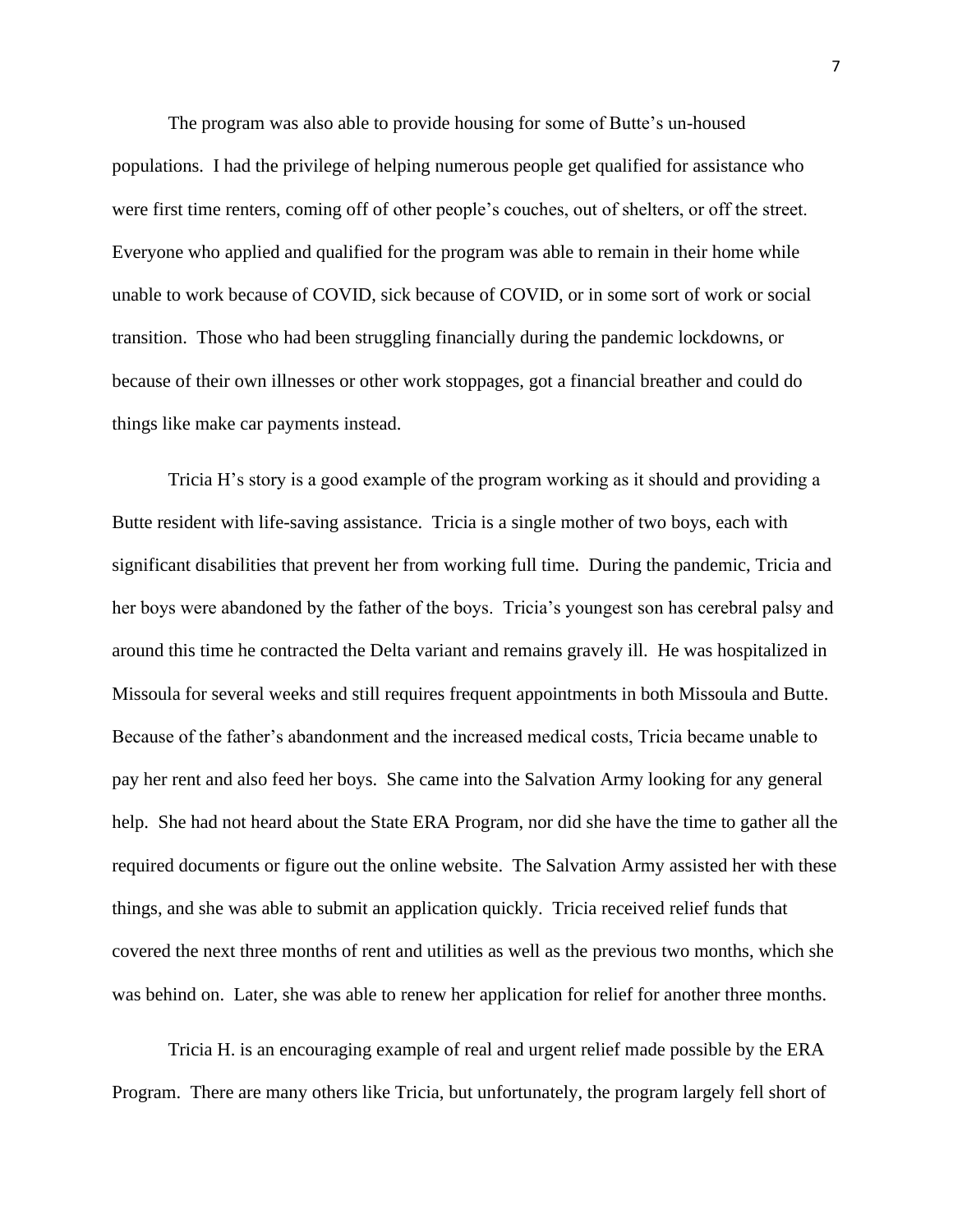achieving its purpose. The story for many applicants did not end the same way Tricia's did, as flaws within the program's design and execution became its highlighted features and hindered its effectiveness.

 The following are the real experiences of several members of the Butte community with whom I worked directly and assisted in applying for aid through the ERA Program. Their names have been changed for the sake of privacy. I have included these cases to help illustrate the way the program operates. I thought that hearing the stories of real people I met and got to know would display the consequences of flawed policy more urgently than general statistics. These examples make it easier to see the way in which the abstract details of policy carry over, or fail to carry over, into their practical execution. How legislation is interpreted has a direct impact on the way it reaches its intended beneficiaries. As you will notice, flaws in both the language of the policy as well as its interpretation began to create patterns of rejection that prevented many real people from qualifying for aid.

#### **Pam P.**

Pam is a life-long resident of Butte, MT. She spent 20 years working in the mines of Butte, 30 more for the city in the public works department, and has paid tens of thousands of dollars in taxes. Pam is the matriarch of a family of 12 kids, as well as grandkids and great grandkids whom she has helped raise, many of whom have severe disabilities and lived in the same house with Pam. Over the years Pam had paid off their family home, but plumbing problems, (an estranged in-law chopped the water pipes with an ax causing catastrophic water damage) forced her into a rental. Because of the pandemic surge, affordable housing of any kind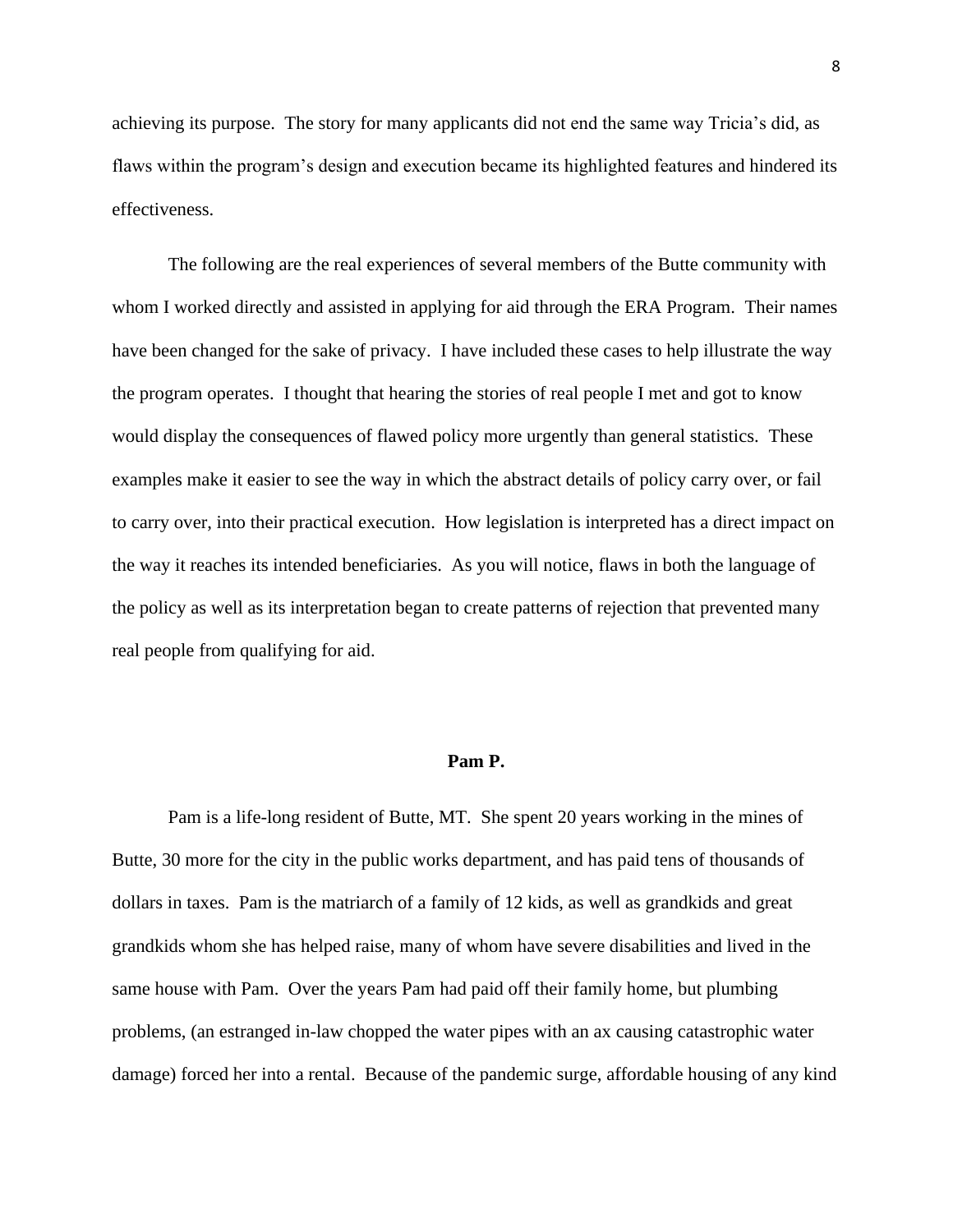became sparse, and rental prices are skyrocketing as landlords attempt to cover the loss. Her new landlord evicted her almost immediately, selling to out of state buyers for a larger profit. Pam, and most of her family, became homeless in a matter of days. During this time, two of Pam's grandkids contracted COVID and were hospitalized.

When Pam came into the Salvation Army seeking help, I sat and read to her the application for rental assistance, as well as other relevant paperwork, because Pam never attended school and cannot read or write. Quite literally, her entire life has been dedicated to providing for her family and keeping a roof over their heads. Family is everything to Pam, and she has worked desperately to keep them together and functioning. The fingernail on her left thumb is a good eight inches long and curls over, but she refuses to cut it until her eldest son is released from prison. She is not a person who has asked for much help in her life, and she came into the Salvation Army as a last resort. We were able to track down and gather the necessary documents for her and her children and grandchildren and move them all through the extensive application process. Pam and her family were denied housing assistance in this program.

Almost a year after Pam submitted an application for the COVID-19 ERA Program, Pam, and most of her family, remain residents of the Butte Homeless Shelter Transitional Housing Program, and millions of dollars within the Program remain unused with the threat of that money being allocated elsewhere. When Pam and her family were evicted, they were given one week to relocate. Pam found a place with enough rooms that would allow the family members to remain together by renting individual rooms to four of the individual adult members. Renting rooms in Butte, Montana, has a long, compassionate history going back to when housing was scarce, and miners numbered in the thousands. Unfortunately, State reviewers, with approximately a week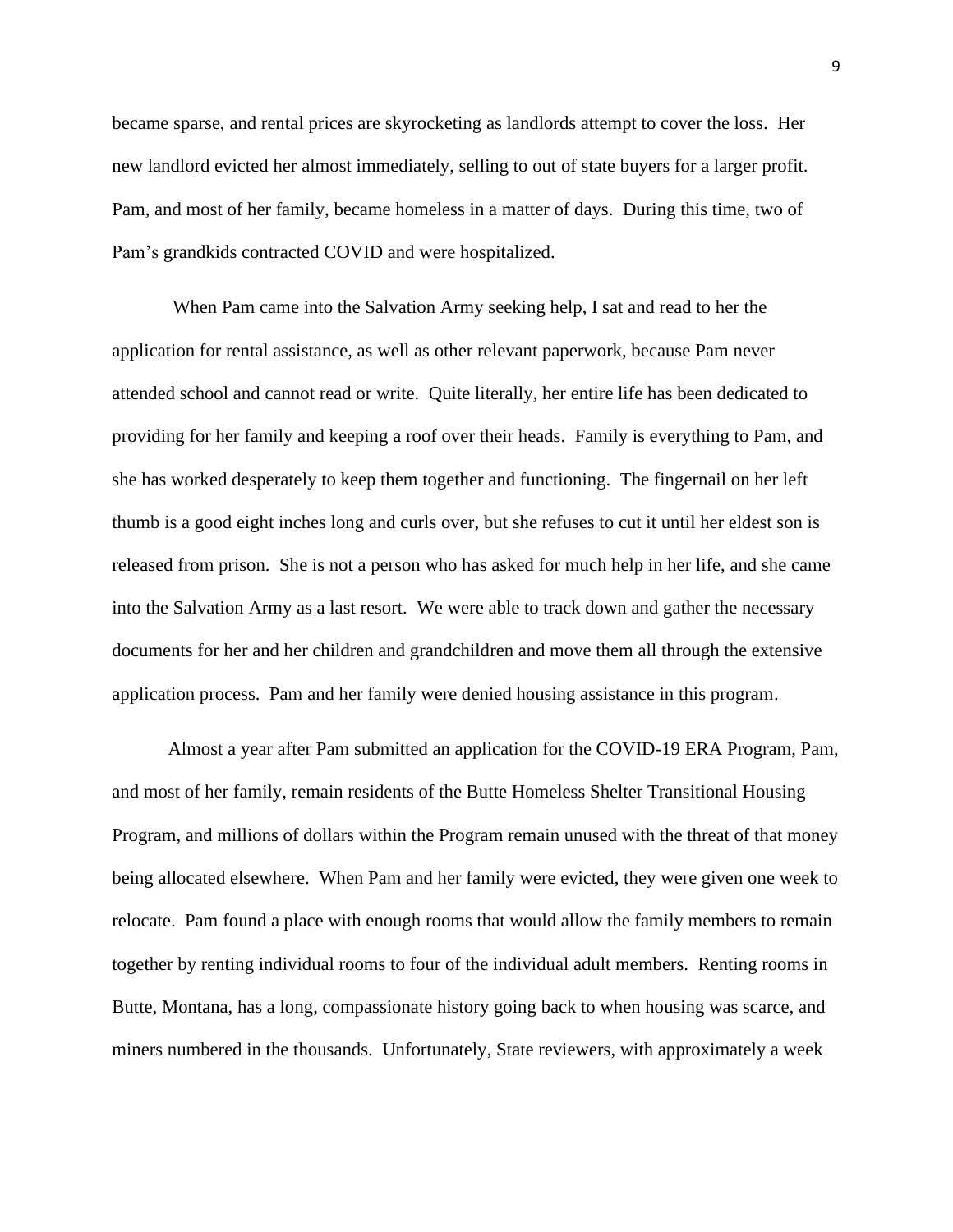of training on the program, determined that paying for a rented room was not a legitimate use of the COVID emergency relief funds.

In fact, State reviewers were suspicious of any applications that did not fit their initial descriptions of the spaces that would qualify as "rental." They were rude and condescending to those applicants, including Pam, who were desperately looking for relief and were experiencing unique situations of housing instability. Pam's sudden homelessness was directly and unequivocally the result of COVID-19. Under-experienced State reviewers treated her and her family members as suspicious frauds for applying for *emergency* assistance ironically funded, in part, from tax dollars Pam has paid during a lifetime of work. Without a doubt, the money from the program, (which averages about \$5,000 per person according to the State) would in no way come close to the amount Pam has paid to her government in taxes. When speaking with State reviewers, and eventually their supervisors, different answers are given as to whether renting a room, as opposed to a house, would qualify for assistance. Perhaps most frustrating is that those entrusted with this multi-million-dollar project refuse to go to even one legislator for clarification. Instead, they insisted that their interpretation of the program and what it would cover was the end of the story. The reviewers and their supervisors remained sure that they had no need to consult the governing body who had put the program in place and funded it, all to the painful detriment of Pam and others. One supervisor at the State did eventually admit that renting a room could legitimately be covered by the program but did nothing to change the standards of review and Pam and her family remain unhoused.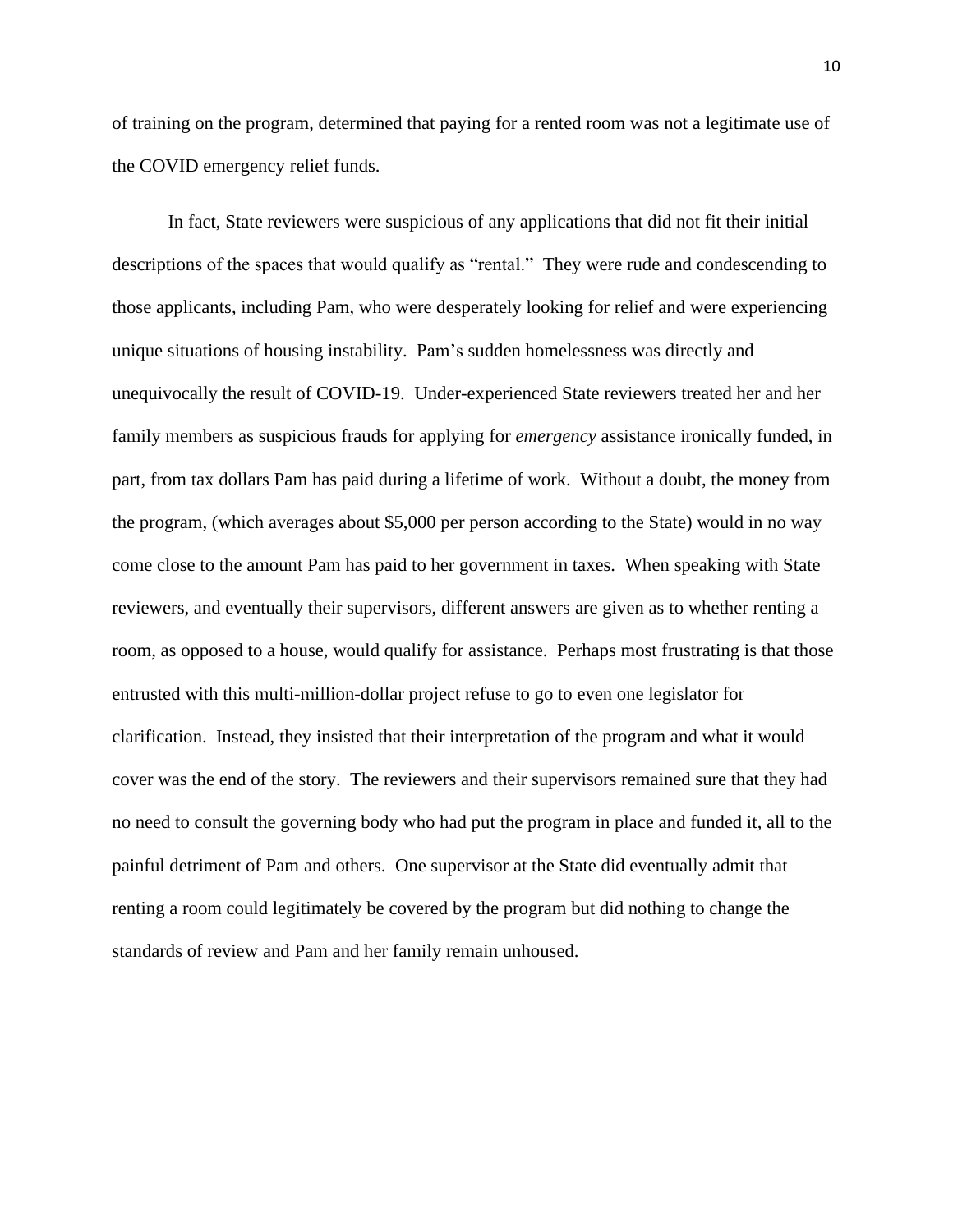#### **Brenda and Gary**

When the COVID pandemic struck, Brenda and Gary were living in a modest, older trailer, existing on their combined social security/disability benefits as well as Brenda's part time server wages and Gary's part time CNA work. Brenda and Gary's trailer rent was doable at \$450 per month. With the onslaught of COVID, their trailer rent was raised to \$1,000.00 per month and Brenda and Gary were forcibly removed to the street when they fell a month behind. They rolled into The Salvation Army with their entire world in a shopping cart and Brenda's old service dog, with only two teeth in its head. With the world in quarantine, neither Brenda nor Gary could find employment in the service areas they knew and in which they had worked. Both were over sixty years old with only high school educations and no computer skills. They were not employable in any of the work from home professions that sprang up during quarantine.

Finding a place with a roof was mostly a no go, until a motel room became a hopeful possibility. A motel, the Red Lion at Rocker, Montana just outside of Butte, was offering rooms monthly, in an effort to help with the new housing crisis. Brenda and Gary could just barely afford a room if they ate exclusively at soup kitchens and homeless shelters. While The Salvation Army paid for a temporary camp site at the Butte KOA and provided them a tent, I helped them fill out the ERA Program application. Neither Brenda nor Gary was able to independently fill out the eight-page application or provide a lease agreement from the Red Lion because as a motel, the Red Lion does not have lease agreements. I helped Brenda and Gary fill out a blank lease agreement and provided transportation to get the lease out to Rocker, 15 miles from Butte. Helping Brenda and Gary get the W-9 and Landlord Verification signed by their old landlord was an ordeal that Brenda and Gary could not have overcome without assistance. With the application completed in hard copy, I proceeded with the computer/online submission.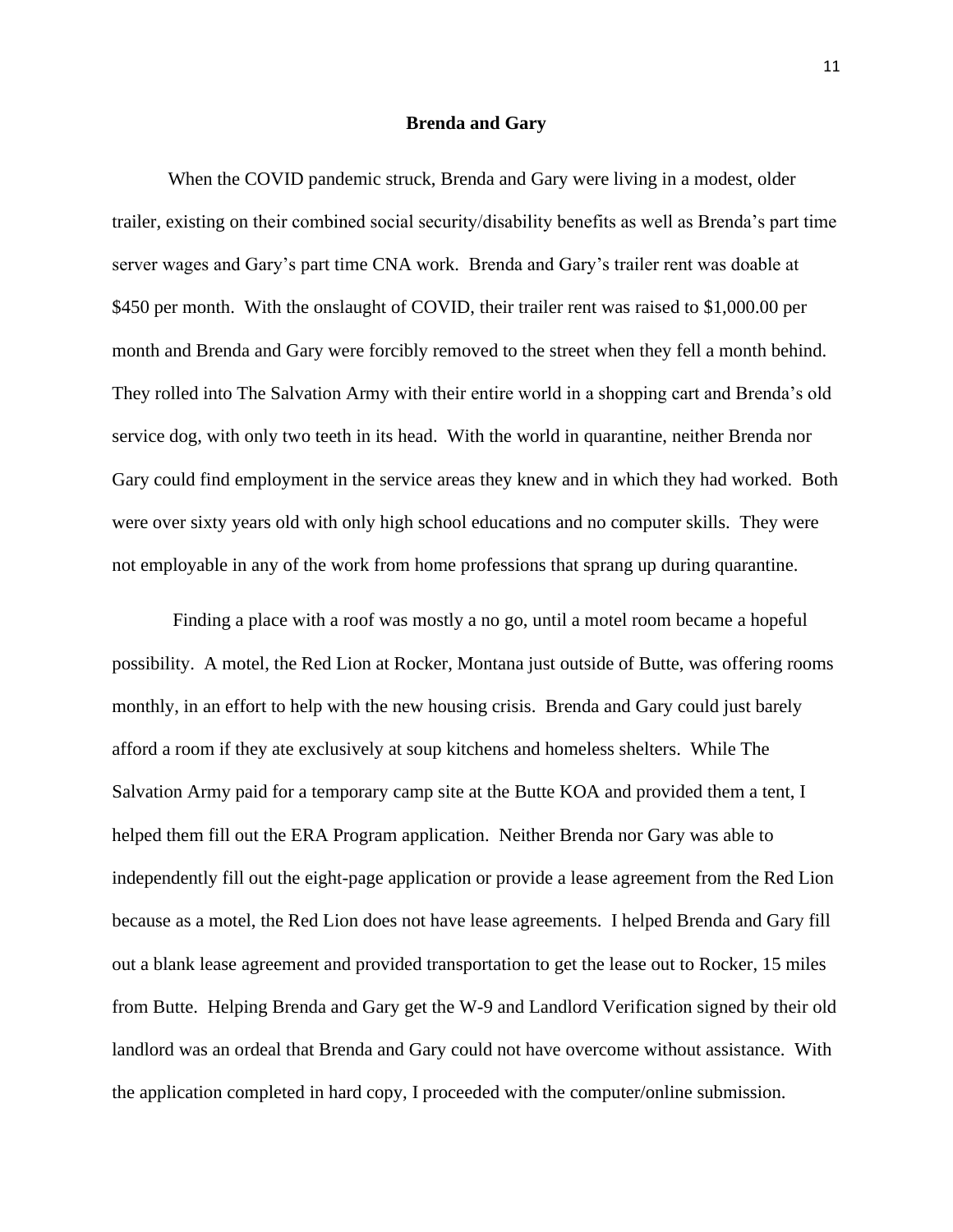During the application process, Brenda and Gary were staying at the Butte KOA campground, and did not have access to electricity, let alone a computer.

Brenda and Gary qualify for the Emergency Rental Assistance on every level. They were directly impacted by COVID-19, they make under \$33,000.00, and they were in desperate need of housing. Brenda and Gary were denied access to the ERA Program when the reviewer on Brenda and Gary's file determined that because The Red Lion is a motel, and the rooms do not have kitchen facilities, they do not qualify. No amount of discussion with the State of Montana and the Department of Housing over the Federal Government's intent for "emergency" funds during a pandemic, could get the funds released. Instead of being helped with housing by funds ear marked for people like Brenda and Gary, they had to rely upon the help of a private social service organization, The Salvation Army. The Salvation Army covered the cost of various motels and KOA campsites for the couple until Brenda and Gary asked for bus tickets to the warmer climate of Washington.

#### **Marvin**

It is nothing short of baffling, that in the middle of a pandemic, emergency aid would be so hard to get to a person in such obvious and dire need. Marvin G. is 66 years old and works at the Butte Sheltered Workshop Thrift Store for \$10 an hour. Marvin is a joyous person who loves his job, especially when he gets to help people find what they need. Marvin was so good at his job that he was promoted to a managerial position. Prior to most of us really understanding the danger of COVID-19, or its magnitude around the world, Marvin got COVID in Butte, Montana. By rumored accounts, Mavin was the first person in Butte to get COVID.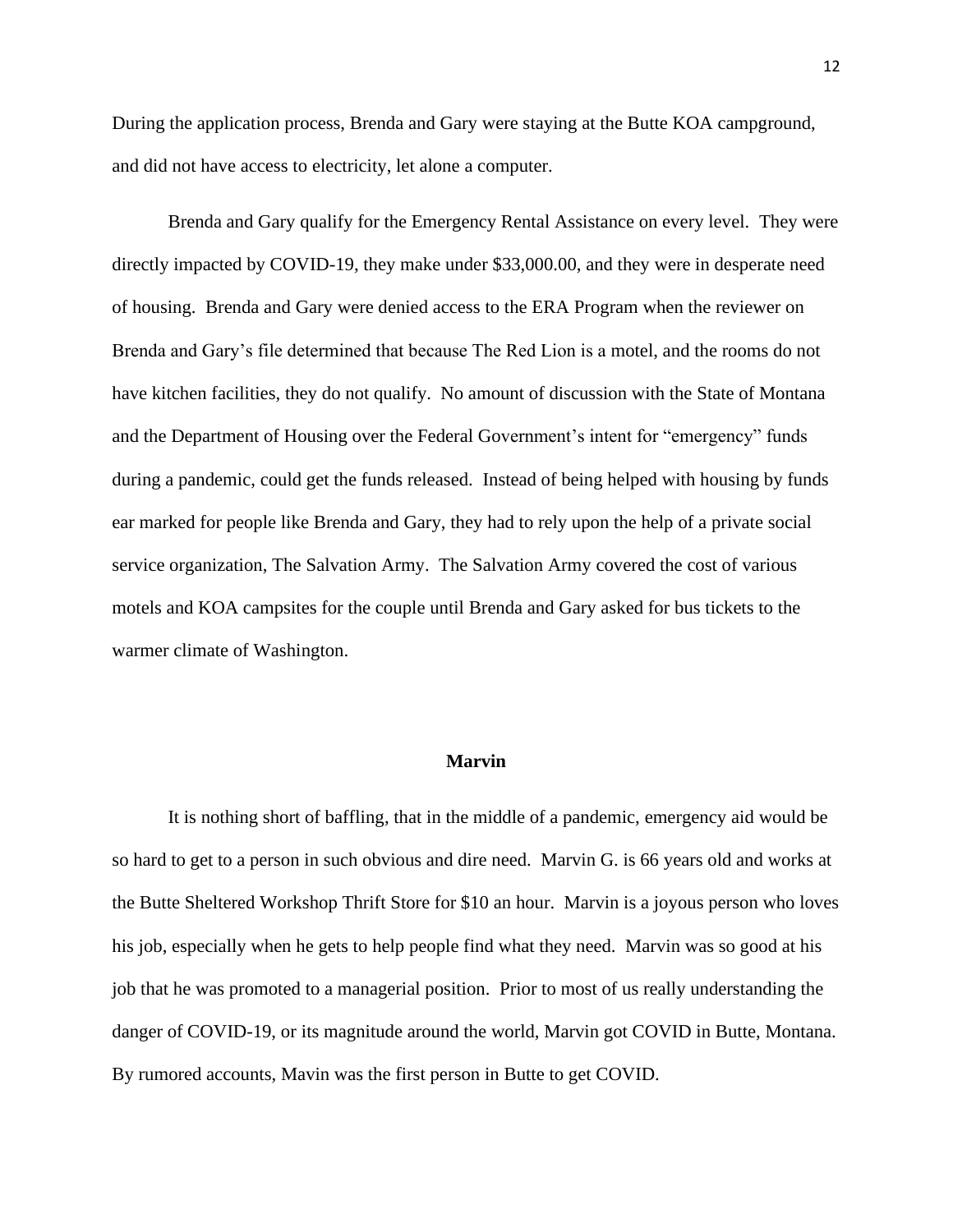Marvin flat-lined three times at the hospital and was revived three times. He was on a ventilator for 67 days and in a coma for three months. Marvin is grateful to God and calls himself "God's favorite miracle!" Once out of the coma, he experienced blood clots and severe exhaustion and weakness. While Marvin was in the hospital fighting for his life, he was unable to pay his rent. When he came into The Salvation Army, Marvin was 5 months behind on his rent payments and holding an eviction notice in the form of a Three-Day Pay or Quit Notice. As I explained the ERA Program to Marvin, he began to cry. After some smooth talking and hopeful promises, Marvin's landlord graciously agreed to hold off on the Three-Day Pay or Quit notice and allow the ERA Program to run its course.

Marvin was not computer literate and so I helped him fill out the application, made the phone calls to reassure his landlord that the program was real, and helped get his application online. Marvin was a great sport throughout this, but I could hear and see his exhaustion. After a month of waiting, I made my first phone call to the State to find out the status of Marvin's application. I was completely stunned when I was told that Marvin did not have an application in with the State. After days of endless phone calls, the State found Marvin's application in the "test site." The test site was a prototype website used by the State for training. It was not the live site, but as I found out, applications submitted to the live site were often filed into the test site due to an error in the programming. Left in the test site, Marvin's application would never have seen the light of day.

The State reviewers were unnecessarily rude about the situation they had created. After Marvin's application finally made it to a real-life reviewer, another month elapsed, putting Marvin six months behind on rent. His application was reviewed, and Marvin was denied emergency rental assistance. I never dreamed that a person who had been in a month's long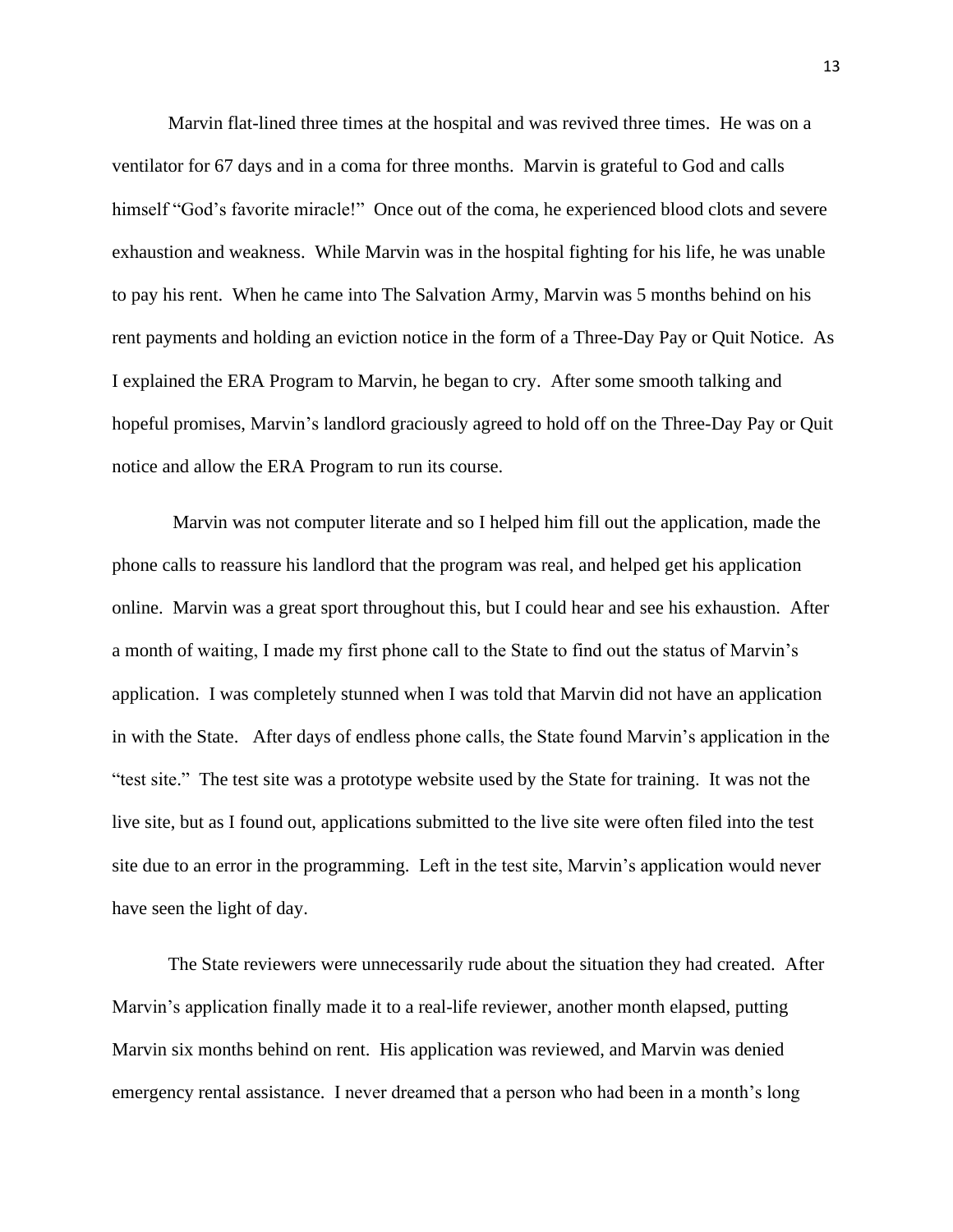coma due to COVID and was about to be evicted from his rental apartment would be denied the very financial aid that was designed to help him. Naturally, dozens of phone calls ensued, and no one at the State could tell us why Marvin's application was denied. The denial was devasting to Marvin and he was evicted from his home. The Salvation Army helped Marvin find temporary housing elsewhere and after a reapplication process that took another several months, Marvin did receive minimal rental aid. Marvin will always be a COVID miracle, but he should never have been additionally traumatized by a program designed to help him.

#### **Richard C.**

The Butte Rescue Mission houses about fifty-two homeless residents in any given month. In 2020, when COVID hit, Richard was a resident at the Homeless Shelter. Of the fifty-two residents, Richard was the only one to not get COVID. Richard's roommate and best friend, Terry, almost died. Richard, who did have a good job as a painter and was saving for a place of his own, was forced to move out of the Mission and into a Motel 6. Any motel on a nightly basis is expensive and not at all financially feasible. During his time at the shelter, Richard had the support and resources to make great strides in a life-long fight against alcoholism. After he lost his place at the Mission and loved ones began to fall ill with COVID, Richard relapsed. He came to The Salvation Army looking for help of any kind. Meeting Richard in the state he was in was eye opening for me. He was a capable man of about fifty that had found a place in the world, had the addiction controlled, and was contributing to society when a pandemic up-ended everything. Before I could talk with Richard about the Emergency Program, I had to deal with the addiction that was making him sick. He had attempted to quit cold turkey and had not had a drink for three days, but he was extremely sick. I spoke with an addiction counselor who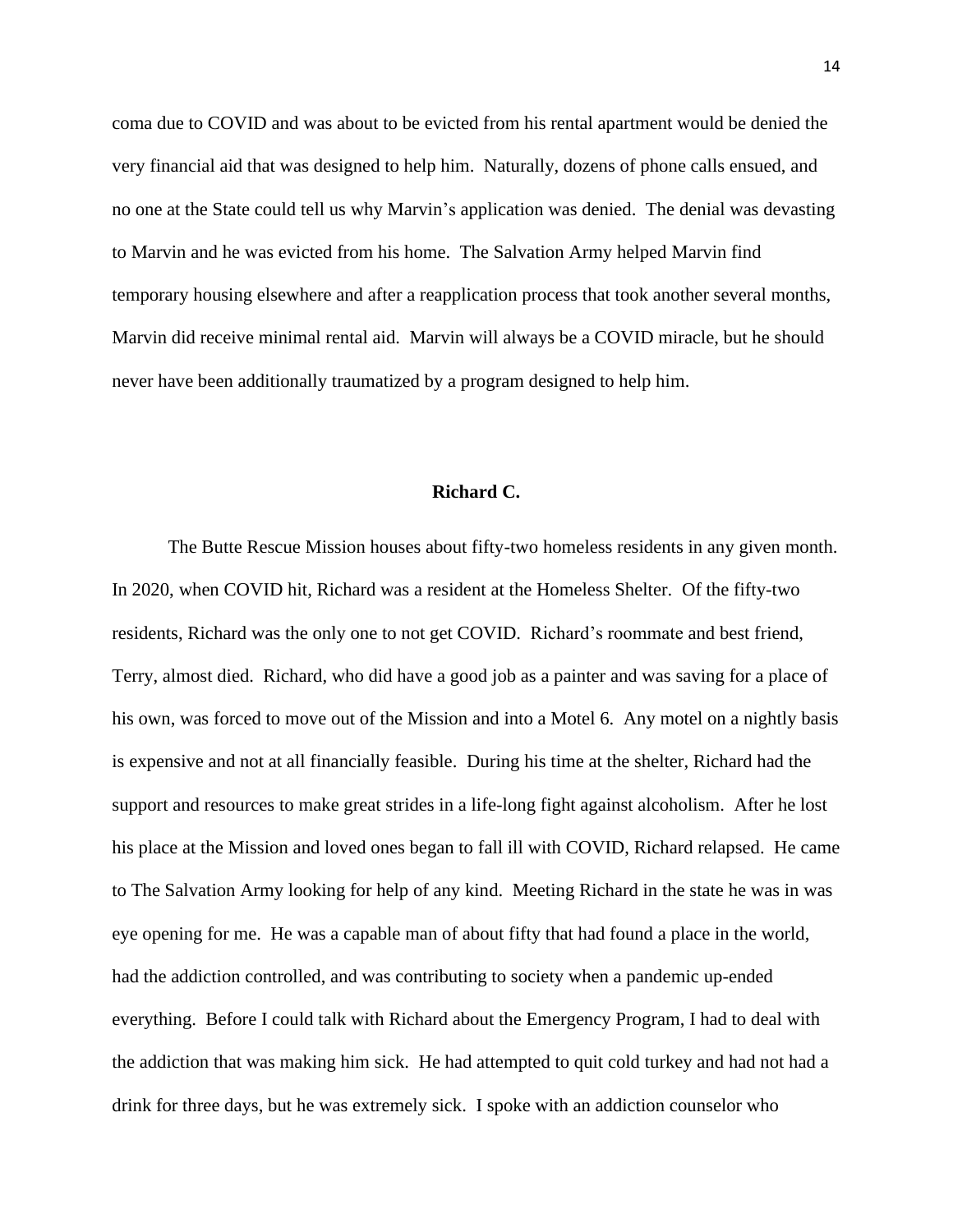advised getting him some beer, as Richard was prone to violent seizures during periods of withdrawal. I took the drinks to his room in the Butte Motel 6 where he stabilized, and I drove him to The Salvation Army where we talked about the ERA Program. His depressed countenance started lifting and he saw hope.

The first problem was that Richard had to have a place with a lease agreement to qualify for the Program. He still intended to move into an apartment but struggled to find an affordable place. Because he needed a roof over his head as soon as possible and the shelters in Butte were quarantined with COVID patients, Richard was forced to look for another motel. Like Brenda and Gary, Richard accepted a long-term room at the Red Lion motel who, to their credit, were doing their part in response to the pandemic. The Red Lion did not have long term lease documents but did allow the Butte Salvation Army to develop month-to-month leases.

Richard set about trying to pull the extensive list of required paperwork together while at the same time caring for ill family and friends, experiencing withdrawals, and continuing to work. Because he was currently unhoused, Richard had to move into his room at the Red Lion before his application had been approved by the State. He had been living at the Red Lion for three months when a reviewer at the State denied Richard for the program. There was no feasible way that Richard could afford to pay the Motel for three months without help from the emergency program. Like Brenda and Gary, the State had denied Richard because they did not think motels qualified as they do not have kitchens. The requirement for a kitchen comes from the housing rules followed by the State Housing and Urban Development (HUD) in assigning Section 8 vouchers. Nowhere in the *Emergency* Rental Assistance Program qualifications is there a requirement for a kitchen.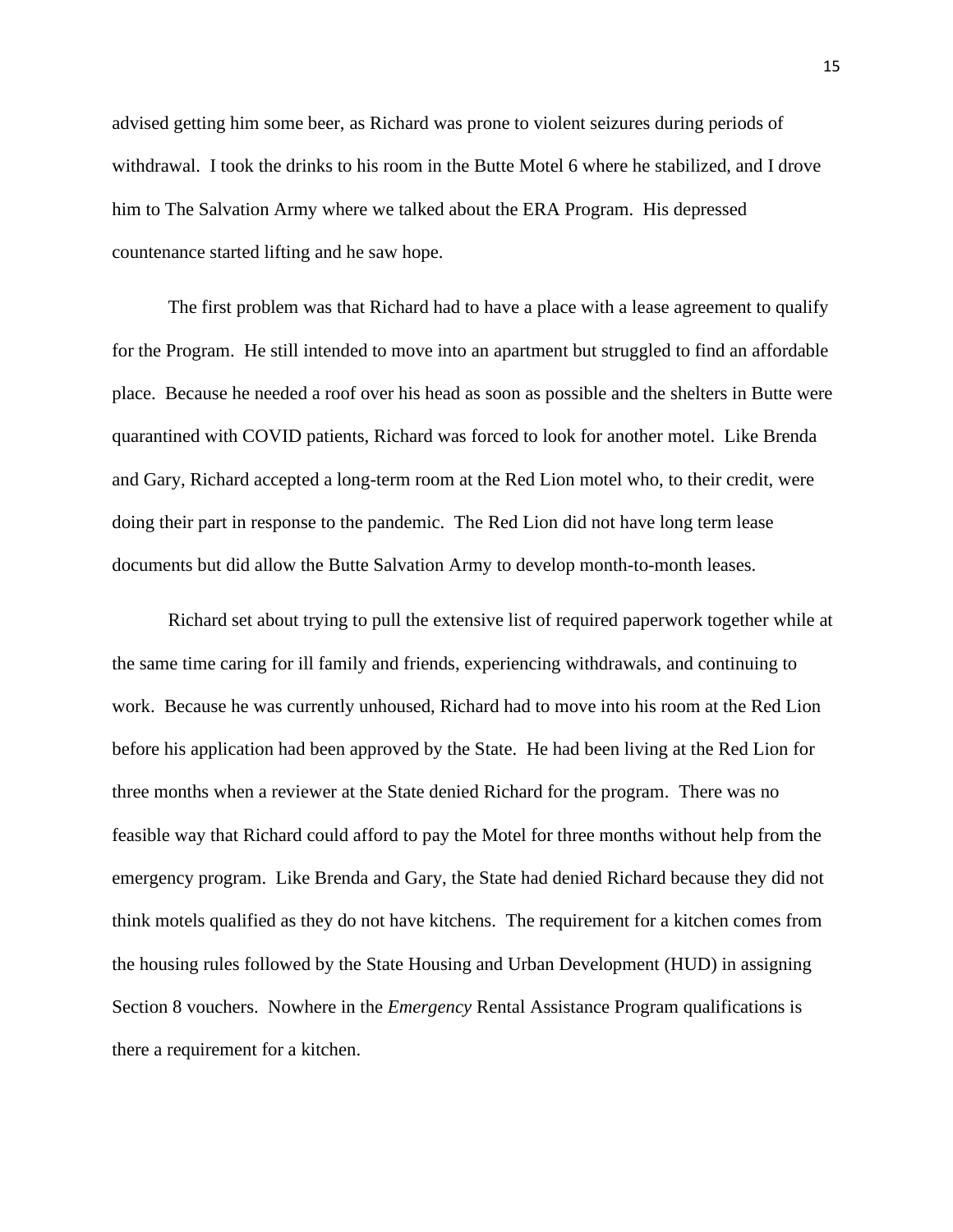Advising State reviewers to make their own personal interpretations on the rules and requirements of the program turned out to be a huge problem throughout the administration of the program, as I will discuss at length later. After several applicants had been denied for lacking a kitchen, several (admittedly heated) phone calls were made by myself and others at the Salvation Army to the review committee. The State did then decide, because of the emergency nature of the program, to qualify motels with long term leases. Watching a person's face as they learn that they will likely become homeless while knowing how much money sat in the program unused is infuriating to say the least. By the time Richard got the first three-month disbursement he was four months behind on rent and had to start the application process over again.

#### **Problems with the Program**

I chose to include these applicant's accounts because they each have interesting stories and I got to know each of them well. It is important to note, however, that while their stories are interesting, they are not unique. They were let down by the program for interesting reasons, but they represent a slight fraction of the Butte, and by extension, the Montana community who share very similar backgrounds and similar experiences with this program. Even with an excess of funds, so many applicants who both deserved aid and needed it badly never received any relief. These are some reasons why.

• **Slow Administration:** The program required two reviews of each application. This standard was designed to catch fraudulent applications, but during rental and power emergencies caused by a pandemic, this two-review requirement made the disbursement of money far too slow. Many people were threatened with eviction and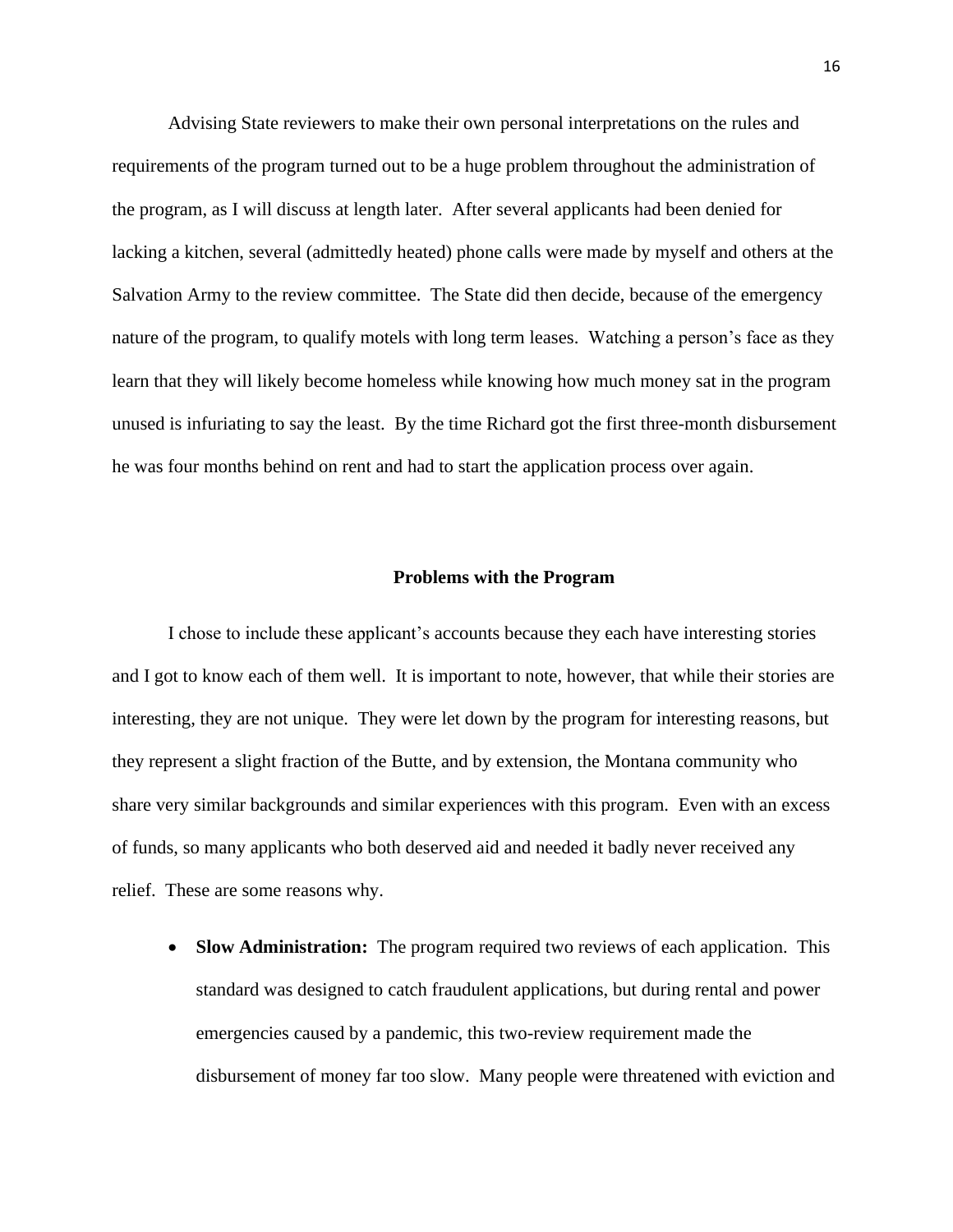many landlords had to carry renters (facing foreclosures) for months at a time before money flowed to them.

- **Application Itself Too Difficult:** A large percentage of this program's target demographic lacks access to technological services. It became an unreasonable expectation that this population be able to gather the necessary documents, find access to a computer, printer, scanner, etc., and teach themselves how to navigate the State's convoluted website which was faulty at the best of times. For example, to prove an applicant's financial eligibility, that person must (among other things) submit two months of pay stubs. If an applicant worked at Taco Bell, for instance, their pay stubs were only found online and most applicants had trouble accessing them, let alone printing them. Most of the people I worked with did not have a working computer and the State's refusal to issue physical copies of the applications made it difficult for this population to get qualified. At the Salvation Army, we quickly learned to print our own hard copies for applicants to fill out, and then take the time later to input the information into the website.
- **Use of HUD Rules:** Program reviewers (without being instructed to) improperly attempted to follow guidelines employed by the US Department of Housing and Urban Development to determine qualification for the program. HUD standards require things like a kitchen, which disqualifies emergency options like long-term motel leases. The program was intended to be applied emergently during this pandemic and HUD regulations were designed for normal times. At the Salvation Army, we did eventually convince the reviewers that a long-term motel lease, even without a kitchen, was appropriate during the pandemic. However, other HUD rules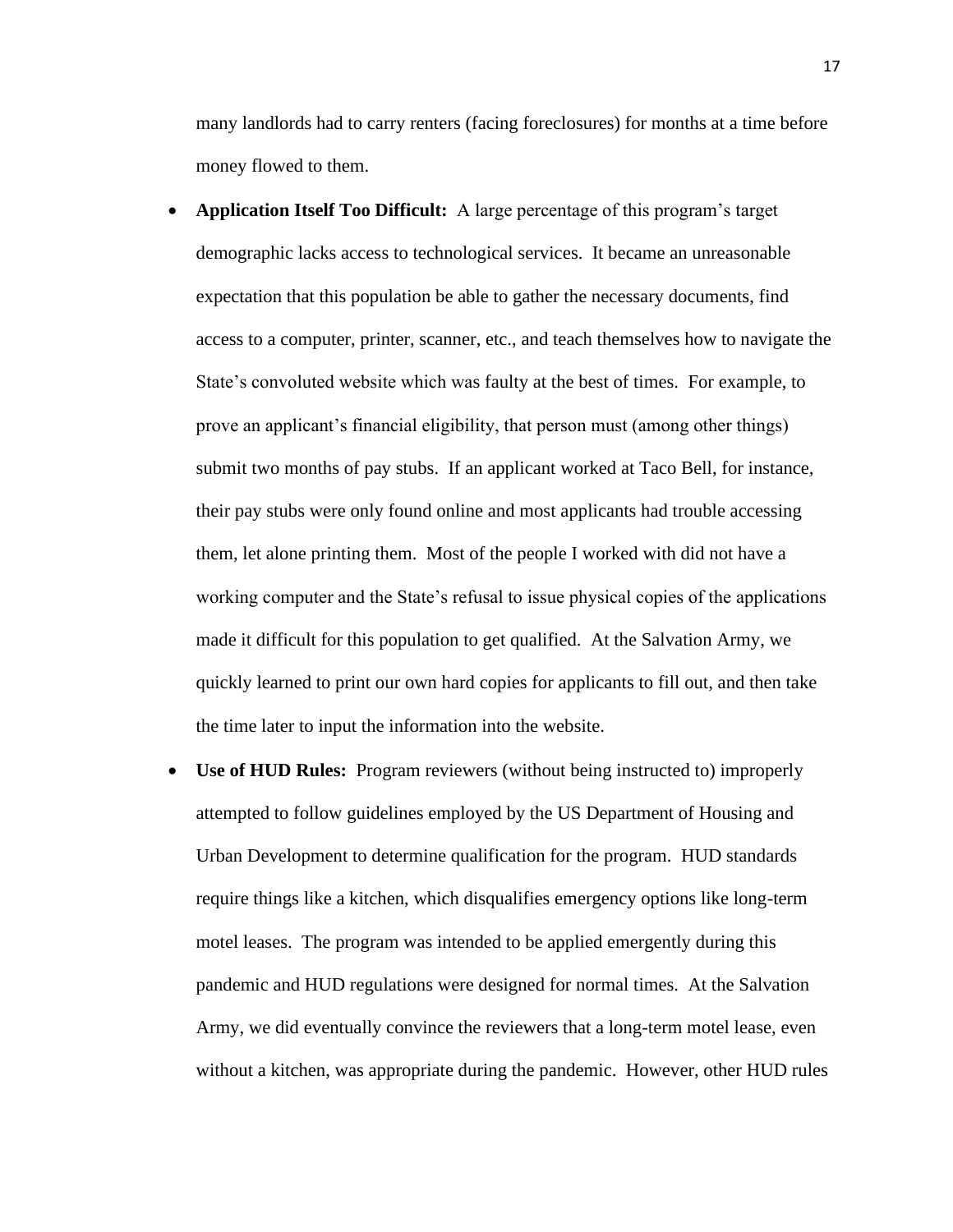are still being applied, severely hampering the program's usefulness in an emergency setting.

- **Prohibition Against Room Rentals:** In relation to the use of HUD rules, applicants were denied when renting a room in a house. In addition to the emergency concept needing to be again realized, towns like Butte have a storied tradition of providing workers with rooms to stay in. Renters in these situations paid their portion of every bill, similar to a tenet in an apartment, but the State deemed this practice inappropriate during a crisis. Because of their insistence on utilizing HUD guidelines, State reviewers became nothing less than hostile whenever I submitted applications for room rentals or argued for their inclusion. Nevertheless, after countless intense phone calls with Federal implementers, it was agreed that room rentals were appropriate.
- **No Inclusion of Water:** Every person I first assisted in applying for the program initially applied for water assistance as well as power and rental assistance. All of them were turned down for water and received hostile treatment because of the water request. After many phone calls, we soon discovered that it was, in fact, an oversight that water was not included as a utility on the application. Instead of adding water to the program, the State eventually created an entirely separate program for water assistance, creating a whole new process for applicants to suffer through.
- **No Congressional Read Out:** Because there was so much confusion and faulty personal interpretation among program reviewers, there was a great deal of unnecessary angst created for people trying to get qualified. A public Congressional record, both at the Federal level concerning the funds and the State level concerning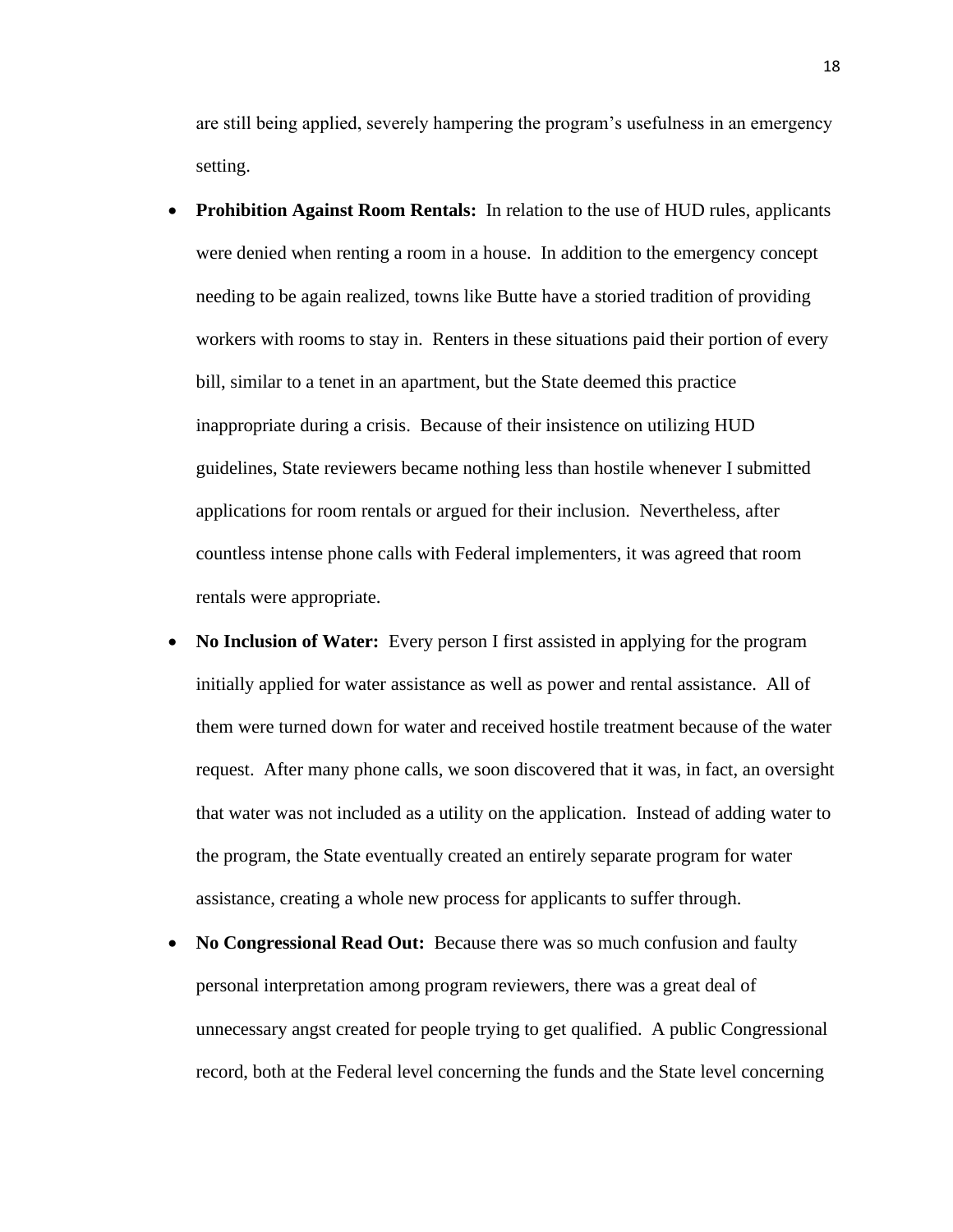the program, with an emphasis on the spirit of the program and behind the funding, would have alleviated much distress. Unfortunately, one was never provided.

Other factors that limited applicants' ability to access the program came from outside the program itself. As I have mentioned, much of the population applying for assistance is not technologically proficient, or even involved. The State was given a large budget to promote knowledge of the program, but they advertised on mediums like the internet and social media. Even that information was sparse and hard to find. As a result, most of the people who the program was designed to help never even heard about it until they came into the Salvation Army looking for help. Another factor that made life harder for applicants was an inability to deal with angry landlords. During this pandemic, landlords have had to go without receiving any rent for extended periods of time. As one might expect, they frequently became upset and unwilling to work with tenets during the long application process. This program's target population does not necessarily have the diplomacy skills to deal with angry landlords and this often became a major issue. The Salvation Army, and other organizations like it, had to handle most of the communication with landlords and frequently had to calm them down so there was enough time for a tenet's application to be processed.

All of these issues were realized through my own work with real people at the Salvation Army, as well as many conversations with other individuals functioning as proxies and their shared experiences within the program. One such person, Joby McCarthy, perhaps helped more people apply than any other individual or organization in the state. I sat down with Joby and asked her to share with me her experience with the program.

Joby is a member of the North Missoula Community Development Corporation, a nonprofit organization that develops permanently affordable homeownership opportunities for the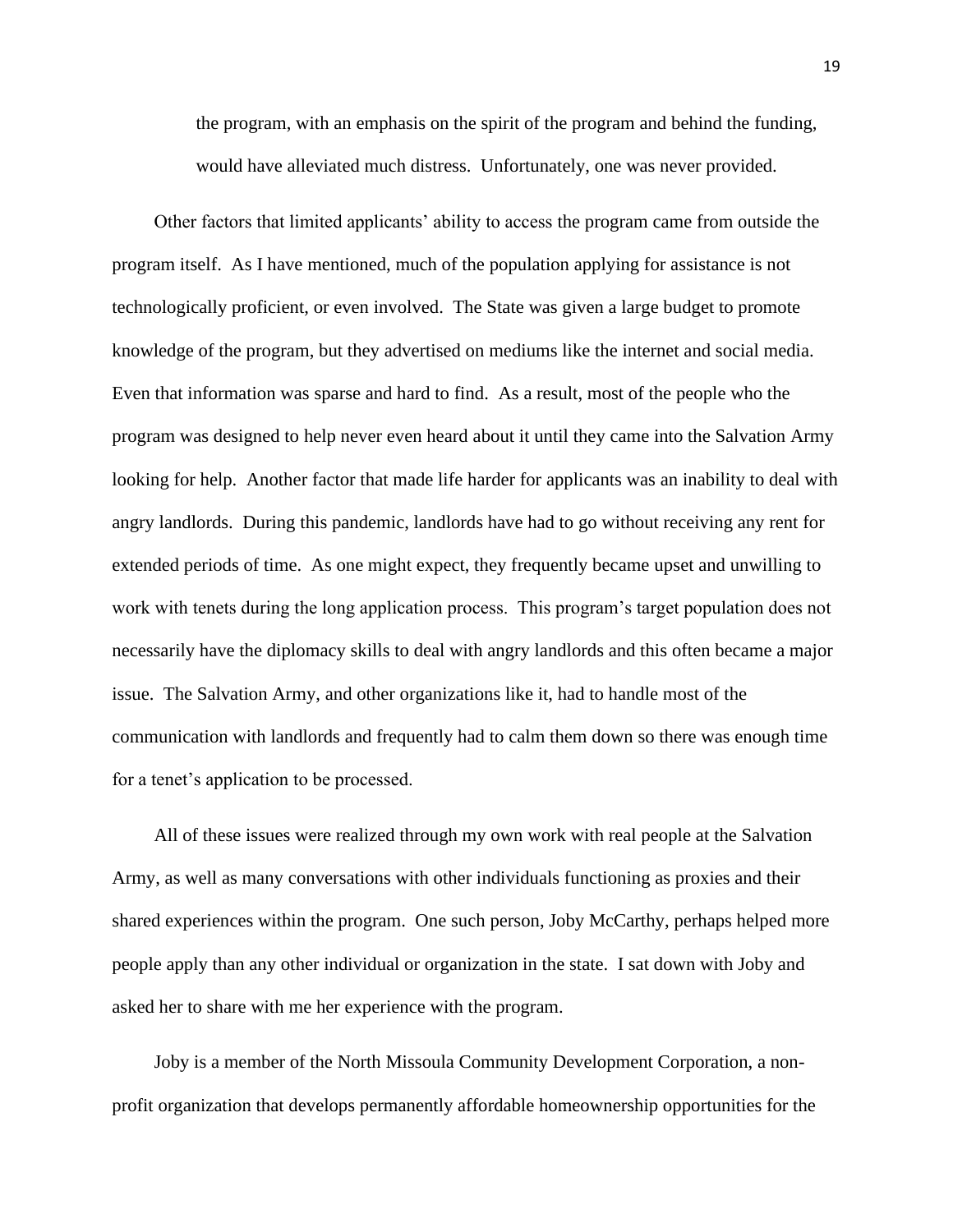Missoula community. She is also the lead organizer for CREW (Community Rising for Equality and Wellbeing), and lately has been primarily working with the unhoused populations on the Westside of Missoula, securing opportunities for them through legislation. Joby first became aware of the ERA Program when she herself applied for relief. Joby's son Quinn was born prematurely, at only three pounds nine ounces. At thirteen, his lungs are still severely underdeveloped and Joby had to make the decision to leave her work where she was at high risk for contact with COVID. Joby's computer skills and experience working for social groups made her own application process fairly straightforward, but she quickly realized that she would be one of the lucky ones.

People that Joby had worked with began approaching her for information about the ERA Program, saying that they had heard about it through the Butte Salvation Army. Joby then approached us about working together and the Salvation Army hired Joby as a designated proxy. With help from her CREW organization, she got to work assisting people across the state through the painful application process.

When I asked Joby about her experience working with the State in this program, she summed it up as a "nightmare." Though she was quick to acknowledge the extreme stress State officials were under while trying to implement the program, she expressed that the majority of her time was spent haggling with and pleading with implementors over unnecessary issues with people's applications. Eventually, the State refused to communicate with her and ceased to send her information about updates to the program after removing her designation as a proxy. Unfortunately, we saw this happen more and more frequently to proxies who showed an effort at getting an applicant qualified. The number of proxies around the state dropped, and the resulting burden added to social groups like the Salvation Army caused a lot of them to drop the program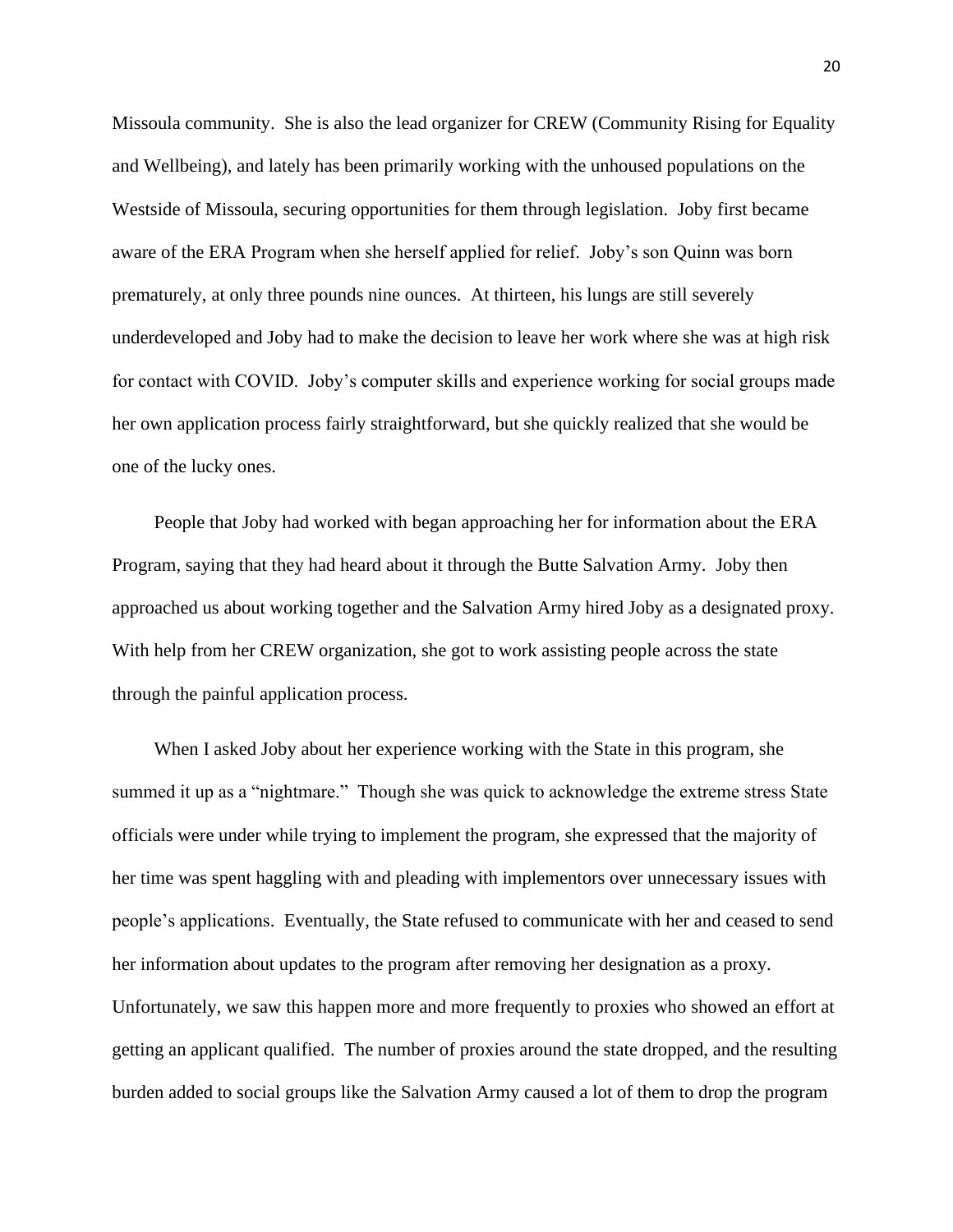altogether. It became too difficult to manage the program on top of the work their organization was already dedicated to. Despite the lack of support from the State, Joby continued to help people apply and has helped over 150 people and counting find emergency relief.

#### **Opportunities to Improve the Program**

The federal legislation that provided the base for programs like the ERA Program included stipulations that stated that if a particular state did not get the funds out to its qualified citizens, the funds allocated to that state would have to be returned to the Federal Government for reallocation. The idea seemed to be that if a state was not using up its allotted funds, that state did not have a high enough population of people in need to justify the millions that state received. The allocation of funds was based on records from each state documenting how many of its citizens were unhoused, in unstable housing, unemployed, living below the poverty guidelines, etc. In late November 2021, the Department of Treasury began assessing whether each state had effectively administered the COVID-19 rental funds. The Department of Treasury guidelines dictated that states demonstrate a 30% expenditure ratio. Due largely to the reasons already discussed, Montana had an expenditure ratio of 10.5% according to the State Department of Commerce and was set to lose \$20 million of its emergency rental funding to other states.

Representative Kim Abbott, the Montana Democratic Minority Leader, is a member of the Economic Transformation, Stabilization, and Workforce Development Advisory Committee that has been overseeing the implementation of the ERA Program. She has been active in demanding accountability from the Department of Commerce and the Department of Housing, focusing on why the State was in danger of losing such large sums of relief funding. I contacted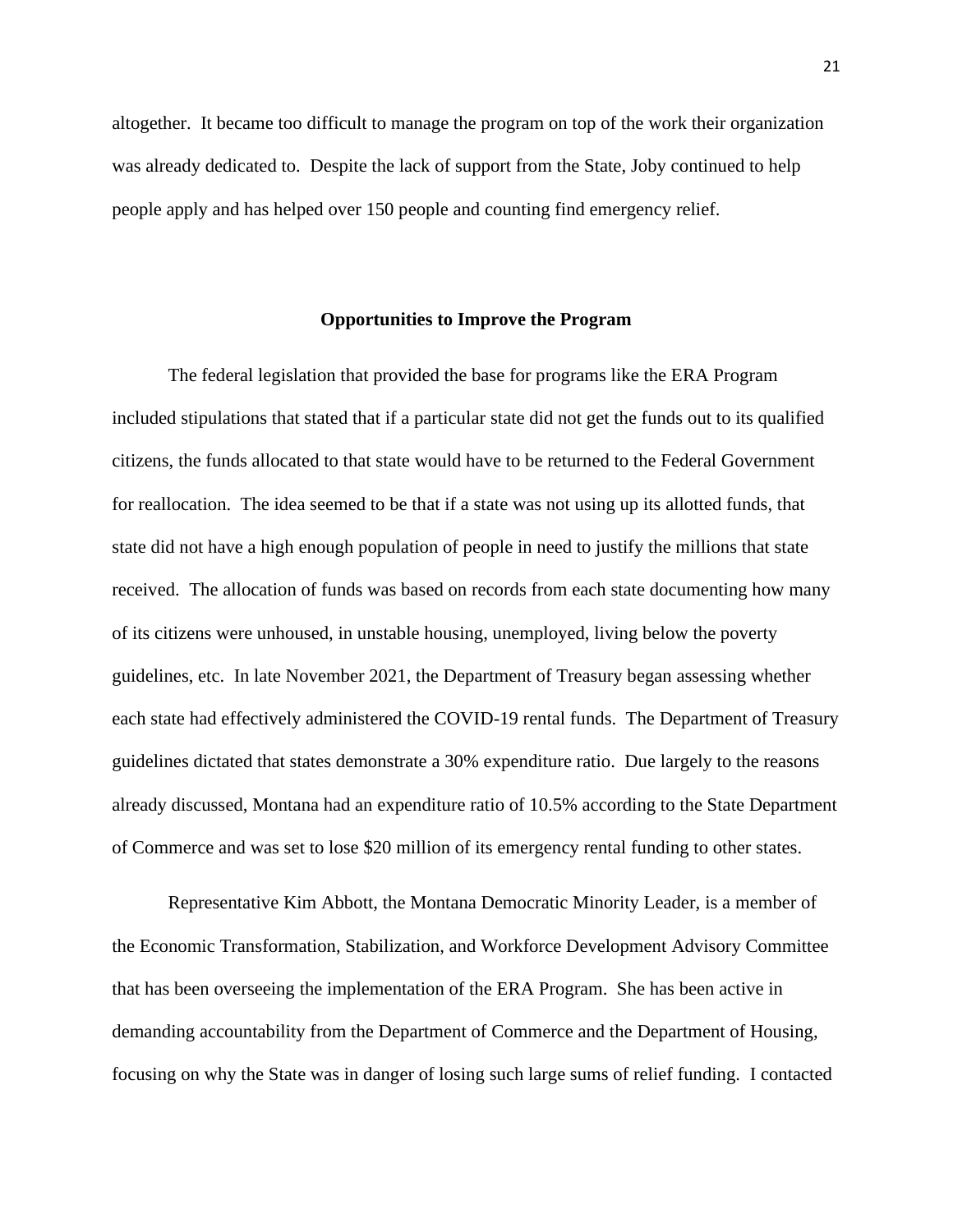Representative Abbott and she agreed to meet with me to discuss potential revisions that would improve the efficiency of the program. She also pointed me in the direction of Hannah VanHoose, the Montana Democratic Party Director of Policy and Communications, who was gathering similar information for the purposes of presenting to the Federal Government a plan to improve the distribution of emergency funds. I had a tremendous opportunity to communicate the frustrations of those using the program to the people in charge. The meeting was immensely productive, and both Representative Abbott and Director VanHoose afforded me great interest and consideration. I relayed the information about problems that social groups and proxies were experiencing with the program and used most of my time to offer the following ideas for improving the function of the program.

- **Paper applications:** I stressed the need for physical, paper applications so that applicants without access to a computer or the know-how to operate one could still apply. We experienced much more success with applicants at the Salvation Army once we began printing copies of the application and entering the information digitally later.
- **Making program information available at locations that make sense:** Paper applications and information about the program needed to be available to potential applicants at locations frequented by the target demographic (especially Butte's target demographic). The Butte Rescue Mission, social service organizations (Salvation Army, Action Inc., HRDCs), low-income housing projects (Section 8, subsidized housing), with landlords and property managers, long term motels, churches, United Way, etc. As it was, most of the information about the program could only be found on social media, an occasional news article, or their own website.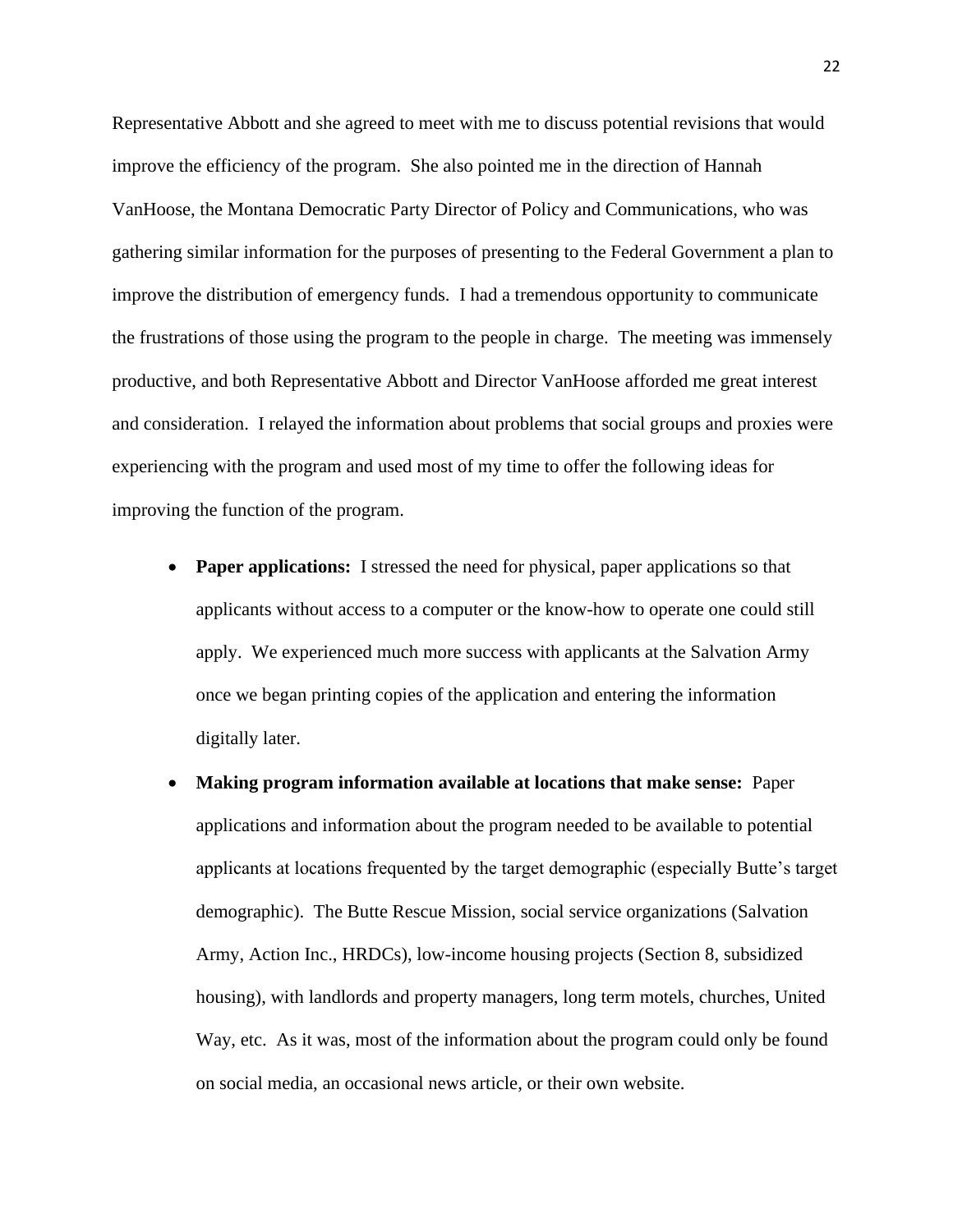• **Employing an outside, professional tech company to manage the program website:** The State should never have overseen the development and operation of the computer program/ website. The website was, at best, unreliable and at worst, completely unusable. Endless glitches required "work-arounds" that were not in the cards for much of the intended population. It would have been beneficial to designate some of the unused funds to hire a competent computer company, or perhaps a national nonprofit or NGO. The glitches prevented many people from ever completing an application and delayed many others, resulting in evictions and/or very angry landlords. The State unfortunately never took responsibility for the problems with the website, often blaming the incompetence of proxies and applicants.

#### • **Hiring nonstate proxies to help gather documents and submit applications:**

Funding could have also been allocated to proxy organizations to hire additional staff to assist with the logistics of the application process. Proxy organizations who received funding to assist applicants should have been required to dedicate staff or hire new staff for this program implementation rather than give existing staff, with already heavy workloads, the additional responsibility of administering this program. Many proxy groups eventually dropped the program all together because they could not handle the additional workload and their requests for funds to hire additional staff were denied.

• **Abandoning HUD rules and DOH employees as reviewers:** It became clear that the model of review laid out by the Department of Housing and Urban Development was not applicable on a mass-emergency basis. I discussed with Abbott and VanHoose the possibility of abandoning the HUD guidelines and instead better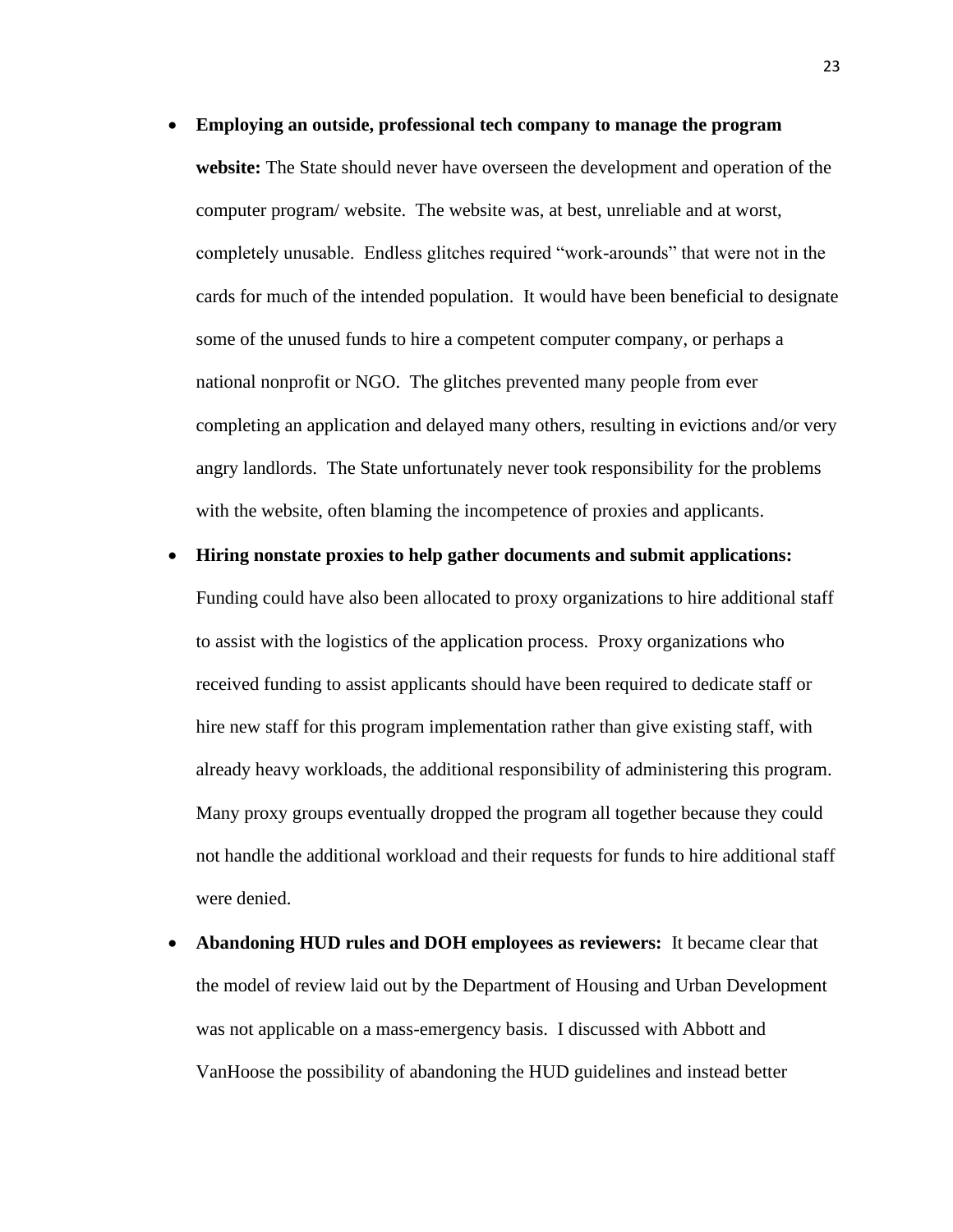training reviewers in the spirit of the legislation. Montana Department of Housing employees were being utilized as reviewers and often treated applicants poorly when their application did not reflect DOH norms.

- **Better communication from review committee:** Rather than inform applicants that their application was incomplete, reviewers would often ignore the application for weeks without notifying the applicant, resulting in evictions or a need to re-apply for more money. I highly stressed the need for improvement in communication between reviewers and applicants.
- **Administering six months of relief at a time:** I brought up the need for an extension of the blocks of time for which people could apply for relief from three months to six months. The application process was so slow that often by the time an application was approved, the three months that were applied for had passed, and the applicant was forced to start the process over, another three months behind on rent and often facing eviction.
- **Adding water as a utility:** Perhaps the biggest issue I brought up was the omittance of water as a utility. A person needs water just as much as they need power if they are to stay in a home and it was nonsensical to not include it on the application for assistance. Both Representative Abbott and Director VanHoose were adamant about making sure this oversight was amended promptly.

I felt as though much was accomplished through my meeting with Representative Abbott and Director VanHoose. They both shared my concerns about the program's ability to distribute funds quickly enough and they confirmed that the problems we were experiencing were not unique to Butte. Abbott explained to me her intentions to bring the points we discussed to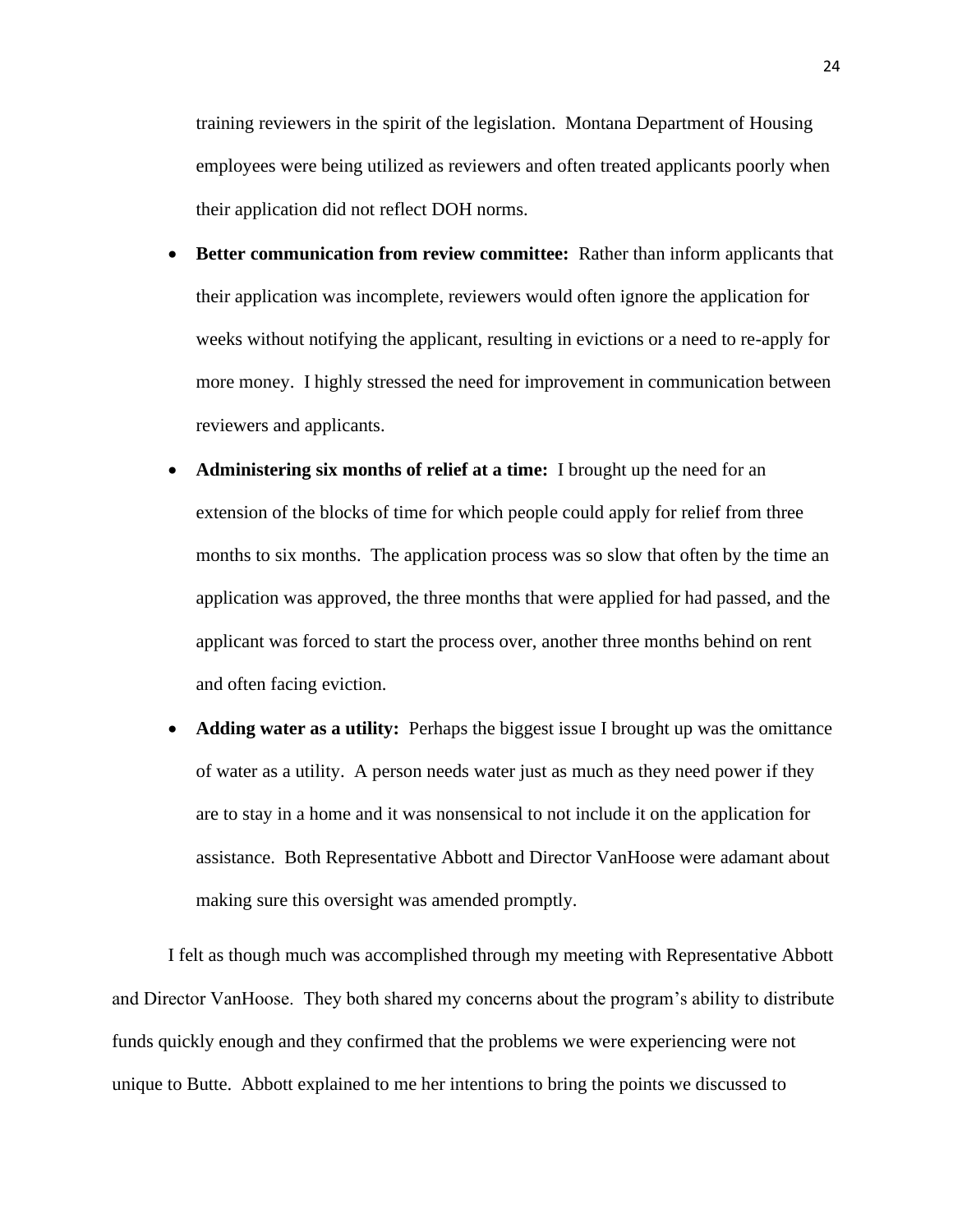Cheryl Cohen, the Montana Department of Housing Executive Director/ Administrator, to whom the bulk of the program's administrative work fell. Cohen was preparing a presentation for the Department of Treasury with the goal of keeping Montana's relief money in the state. Abbott used the information from our discussion to provide Cohen with suggestions for improvement that she could include in her presentation to the Feds. It soon became clear that a meeting with Cohen would be necessary, and I reached out to her, explaining my position with the Butte Salvation Army as well as the objectives of my capstone project.

#### **Meeting with Cheryl Cohen**

The  $67<sup>th</sup>$  Legislature, which had passed House Bill 632, allowed funding from the American Rescue Plan Act (ARPA) to be used for economic transformation, stabilization, and work force development. Because ARPA funds could be used in a variety of ways, and "economic transformation" was subject to broad interpretation, House Bill 632 also established the Economic Transformation, Stabilization, and Work Force Development Programs Advisory Commission, of which Representative Abbott is a member. The Commission was intended to oversee programs that were being developed, review proposals, and make recommendations to the Department of Commerce. Before Cheryl Cohen could present her proposed improvements to the Feds, she had to first submit them to the Commission. I met with her before her meeting with the Commission and she was extremely open to and interested in the suggestions I had to offer.

I presented the same points that I had presented to Representative Abbott and Director VanHoose as well as several new ones. I discussed the possibility of not requiring two separate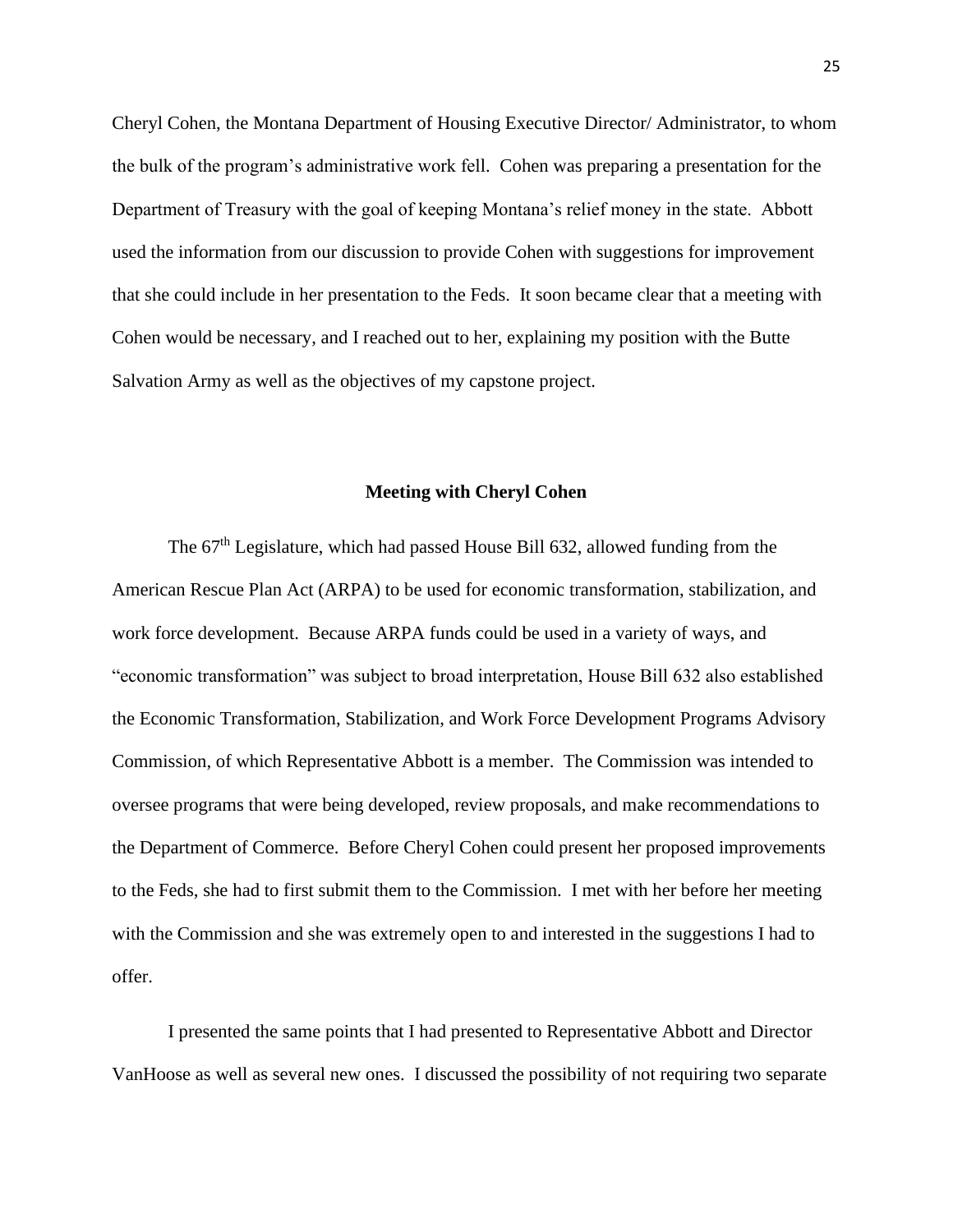reviews of every application. The double review process was a main contributor to the everconstant problem of the application process taking more time than applicants had to spare. I also explained that applications that were denied for simple reasons with easy fixes (like a forgotten document), were being reshuffled to the bottom of the pile. This meant that many applicants who were in desperate need of assistance (and who were eligible to receive it) had to wait several more weeks before their completed application was reconsidered. Again, this often led to evictions or eliminated the three-month window of relief for which they had applied in the first place. I brought up the issue of expanding the definition of housing to include long-term motels and individual rooms, to which she acknowledged the necessity of broader interpretations. Director Cohen listened intently during our conversation and took note of several points to present to the Commission. She did express to me, however, that both the Federal legislation and especially the State Commission was "obsessed" with the idea of weeding out fraudulent applications. I asked her how much money they estimated had been awarded to fraudulent applications and she told me it was little enough to make the level of concern irrational. She agreed with me that ultimately it was more important to get the unused funds out to people in need than to let them be reallocated to another state because we were too concerned about a handful of frauds.

Director Cohen and I discussed two other ideas that we had each previously had and wanted to present to the Commission. First, we discussed the possibility of approaching the Governor about placing a temporary moratorium on NorthWestern Energy and the various water companies around the state, similar to the one keeping landlords from evicting people during the pandemic. This would theoretically prevent power and water companies from shutting off people's utilities before they had a chance to make it through the relief application process. I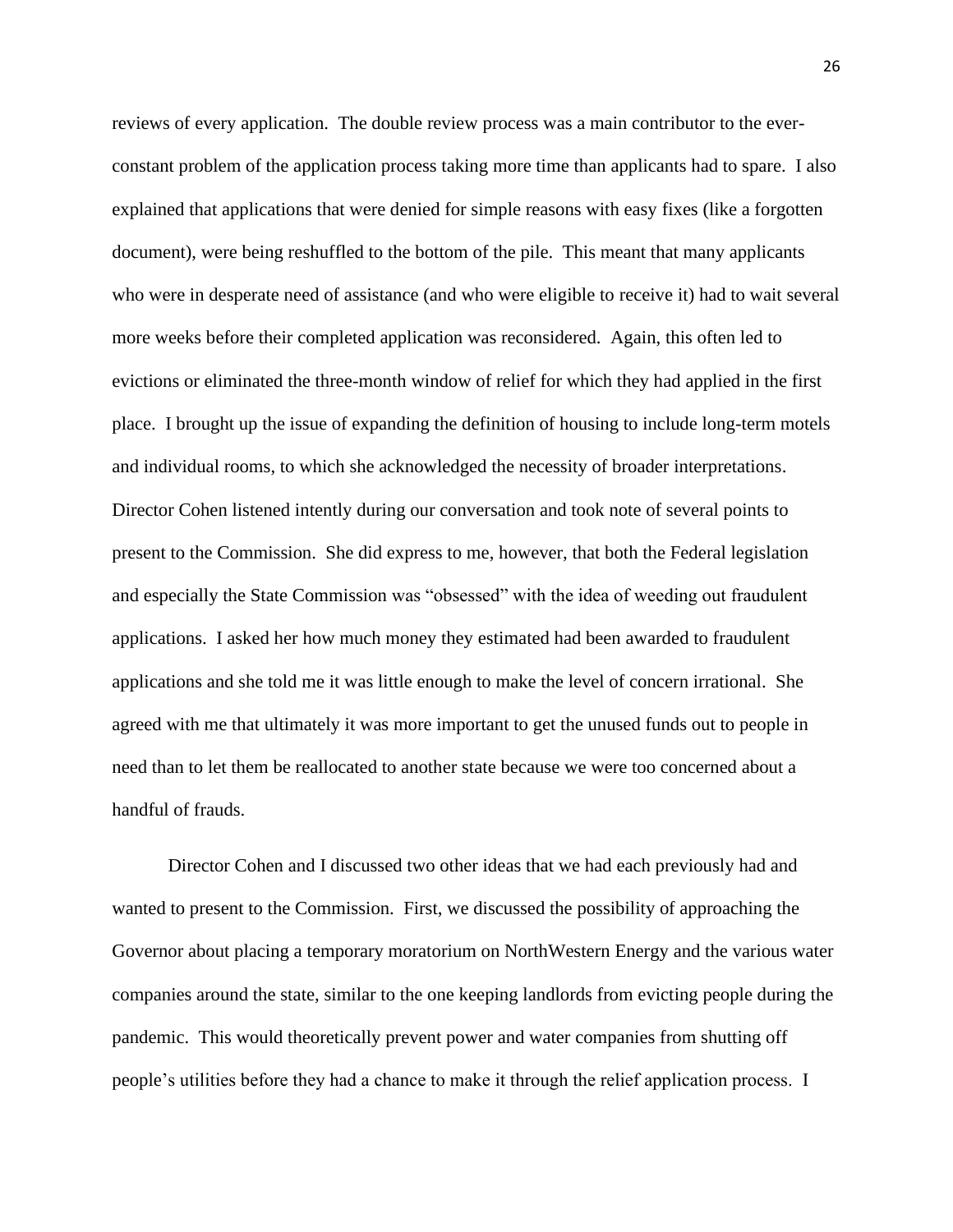also put forth the possibility of designating State employees to operate as liaisons with power companies and landlords. In theory, they would be well equipped to handle interactions with power companies and landlords so that applicants wouldn't have to while they dealt with the already stressful application process. She stated that she would look into something of that nature and then brought up a proposal that certain State Reps had been passing around. There was over \$220 million left of Montana's ARPA funds that had been designated as rental assistance. The State was struggling to move it out the door, and the idea was to petition the Feds to be able to use it to build affordable housing complexes in each major town in Montana. This would keep the relief money in-state and potentially help ease the same housing crisis the ERA Program was dealing with.

#### **What Was Done About It**

The following is information gathered from Director Cohen's reports to the ARPA Economic Commission at the Department of Commerce, a link to which can be found in the bibliography.

Director Cohen last made a presentation of information to the Commission on March 16, 2022, which can be found on the Department website under "Commission Notes." She reported that the total ARPA funds awarded statewide was \$551.5 million and that the total ARPA funds paid out statewide was \$329 million. Within the total ARPA funds awarded and paid out statewide, \$50,101,665 was awarded and paid out in the first round of disbursements in the Emergency Rental Assistance Program. In the second round of funding for the Program (launched January 14, 2022), \$5,561,040 was awarded and paid out.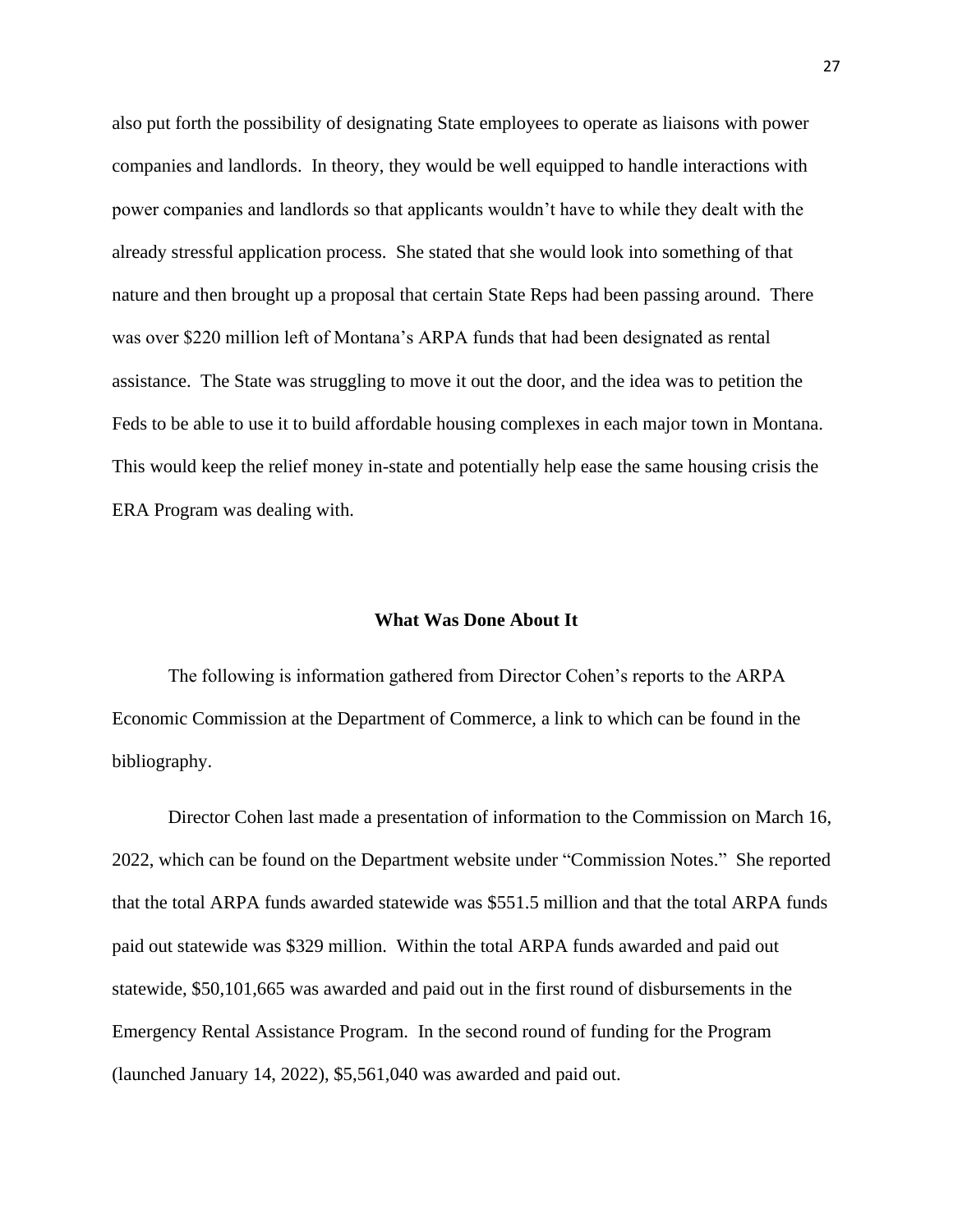In a March 14, 2022, memo from Director Cohen to the Commission, Director Cohen reported that the US Department of Treasury issued its Interim Final Rule May 17, 2021, which concluded, among other things, that ARPA funds could be granted to non-profit entities for use in affordable housing projects. ARPA funds used in that manner would be considered "spent" for purposes of the December 31, 2026, expenditure deadline. This accommodation certainly helped to alleviate concerns that ARPA funding not spent in Montana would have to be sent back to the Federal Government.

In the same March 14 memo, Director Cohen reported that \$46.67 million was awarded through Emergency Rental Assistance and that the average assistance per household was \$7,300.00. Of particular interest to me, were the statistics for applications submitted to the State. She reported that there were 13,645 complete applications submitted and 2,897 submitted for continued assistance. Of those completed applications submitted, 8,426 were approved and 2,069 were approved for continued assistance; a 62% approval rate. She also reported that 9% of applications submitted were under review, 21% were ineligible, and 8% were potentially fraudulent and rejected. Director Cohen informed the Commission that a National Equity Atlas Survey estimated that 11,000 households in Montana are behind on rent with a total rent debt of 24.2 million. She reported the good news that Montana's estimated rent debt is one of the lowest, with only five states having lower estimated rent debt. She also reported that the Department of Housing was embarking on a new marketing campaign to make Montanans aware of the expanded Program eligibility under ERA 2. Finally, she reported that the possible utility assistance increased from \$300 per month up to \$500 per month. Based on the numbers reported by Director Cohen of \$551.5 million in awarded ARPA funds and \$329 million paid out, there remains \$222.5 million available. However, how much of that will be allocated to continued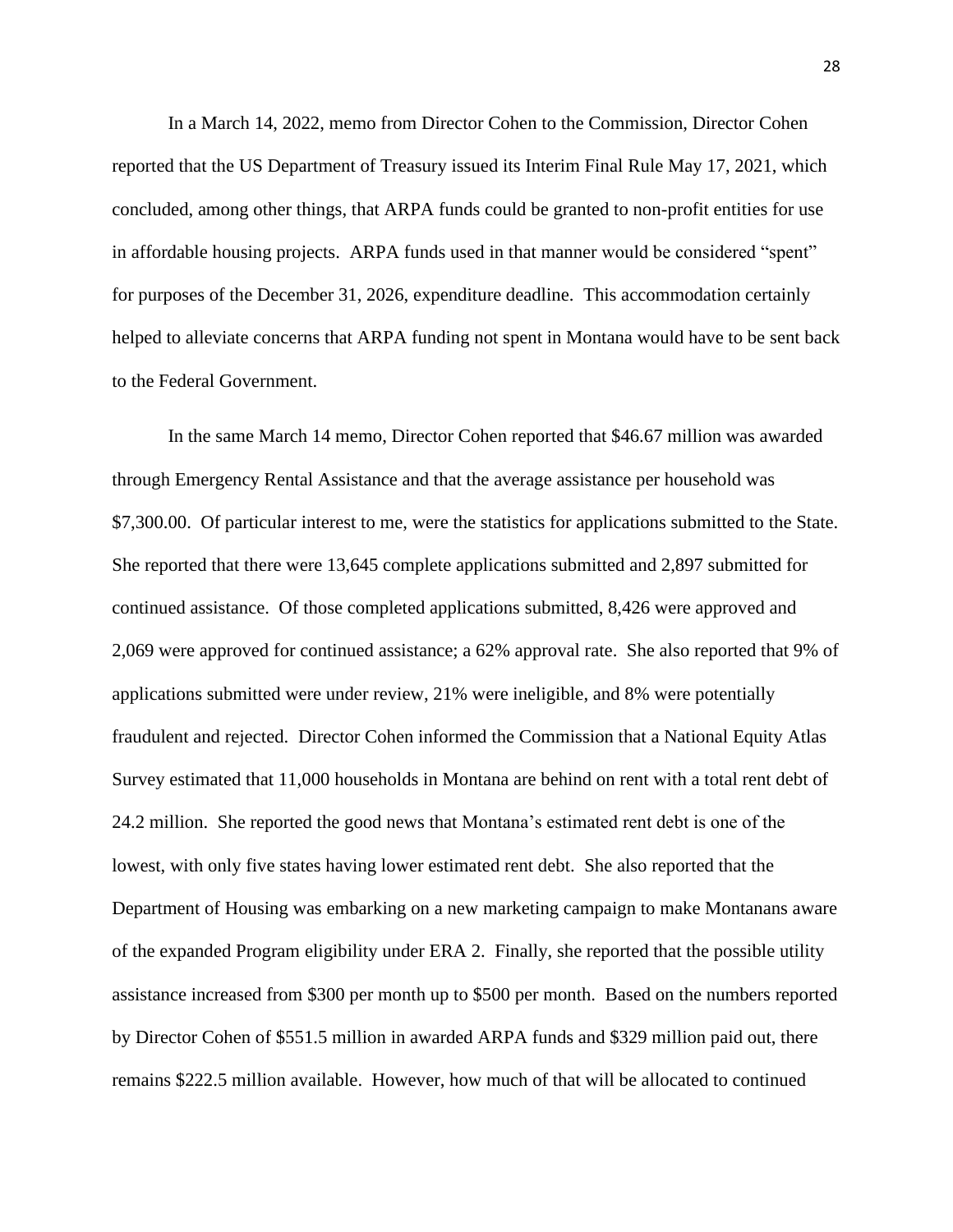rental assistance is unknown. Interestingly, a pilot program for the Montana Board of Housing Borrowers has been launched as the Homeowner Assistance Fund (HAF). It is not known how much will be allocated to this fund or if it will come out of ARPA funds. It would seem there is still plenty of funding for rental assistance depending on how much of the ARPA funds are allocated for that purpose.

#### **Conclusion**

As an employee of the Butte Salvation Army who continues to work with hopeful applicants within the Emergency Rental Assistance Program, the evolution of the program that I have witnessed has been one of phenomenal improvement. I started this project from a place of contempt, frustrated by the program's shortcomings and skeptical about the possibility of improvement. I finished this project in a state of gratitude for the way the State of Montana has stepped up and kept the best interest of its residents at heart. Substantive changes have been implemented within the program, significantly improving the experience for most applicants. The program now requires a less stringent connection to COVID, and applicants can qualify for aid based on any kind of financial hardship experienced during the pandemic. Water has been added to the application as a utility and applicants are qualifying to have it covered. Long term motel rooms and single rented rooms are now accepted under the program requirements. The Butte Salvation Army was also able to hold a meeting, which forced NorthWestern Energy to develop a power "merit list" system whereby people who were about to have their power shut off but were going through the application system could stop the disconnect process. These changes have been life savers for applicants, who continue to come into the Salvation Army seeking rental assistance. I am honored to have played a small role in the development of these changes,